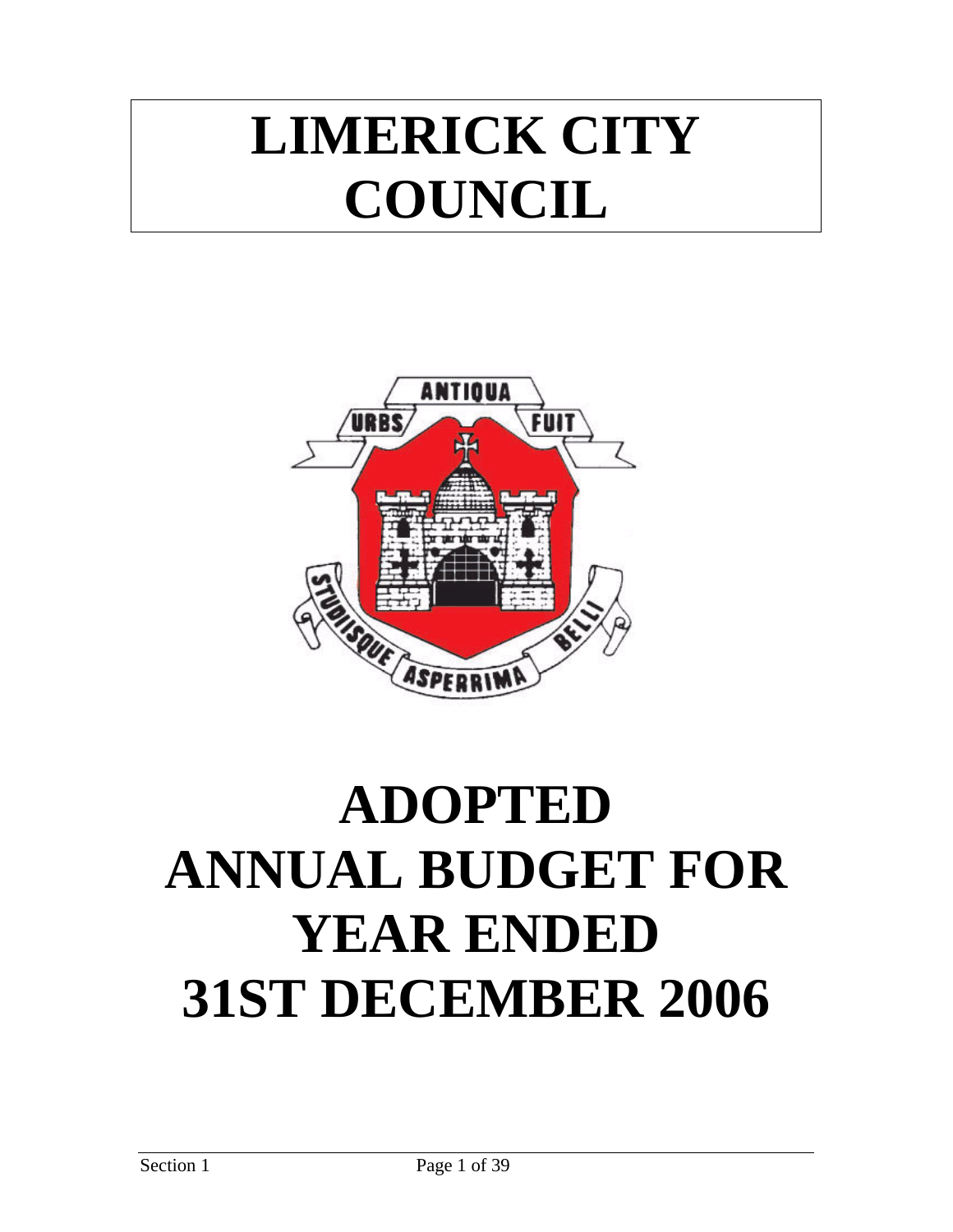#### **LIMERICK CITY COUNCIL COMHAIRLE CATHRACH LUIMNIGH**

 Árus na Cathrach Luimneach

8<sup>th</sup> December 2005

## **TO: HIS WORSHIP THE MAYOR AND EACH MEMBER OF LIMERICK CITY COUNCIL**

#### **Annual Budget for the year 1st January 2006 to 31st December 2006**

In presenting the Annual Budget for the year ended  $31<sup>st</sup>$  December 2006 to Council, I wish to take this opportunity, to summarise the financial position of Limerick City Council at 31<sup>st</sup> December 2004. The Annual Financial Statement of Limerick City Council for the year 2004 shows that the accumulated Debit Balance on the Revenue Account is a debit position of  $\epsilon 2,116,188$  at 31<sup>st</sup> December 2004 (compared to the accumulated Debit Balance on the Revenue Account at 31<sup>st</sup> December 2003 of  $€7,213,863$ ).

Current outturn figures indicate that the Revenue Deficit will improve during 2005. With this in mind and with the limited resources available to Limerick City Council I have given greatest priority to the most essential services while, at the same time, protecting the future sustainable development of Limerick City.

I will now set out the proposals for Expenditure and Income for 2006.

#### *Expenditure – 2006*

The Budget for 2006 provides for expenditure of  $\epsilon$  73.87 million. This represents an increase of €6million or 9% over the adopted Budget for 2005. The following table sets out the expenditure by Programme Group:

| 2006       | 2005       |
|------------|------------|
| €          | €          |
| 13,286,905 | 11,769,704 |
| 9,416,749  | 8,869,680  |
| 10,922,634 | 9,286,665  |
| 2,835,754  | 2,584,410  |
| 17,458,310 | 17,377,368 |
| 4,889,502  | 4,607,803  |
| 5,126,719  | 4,437,549  |
| 9,936,738  | 8,877,145  |
| 73,873,311 | 67,810,324 |
|            |            |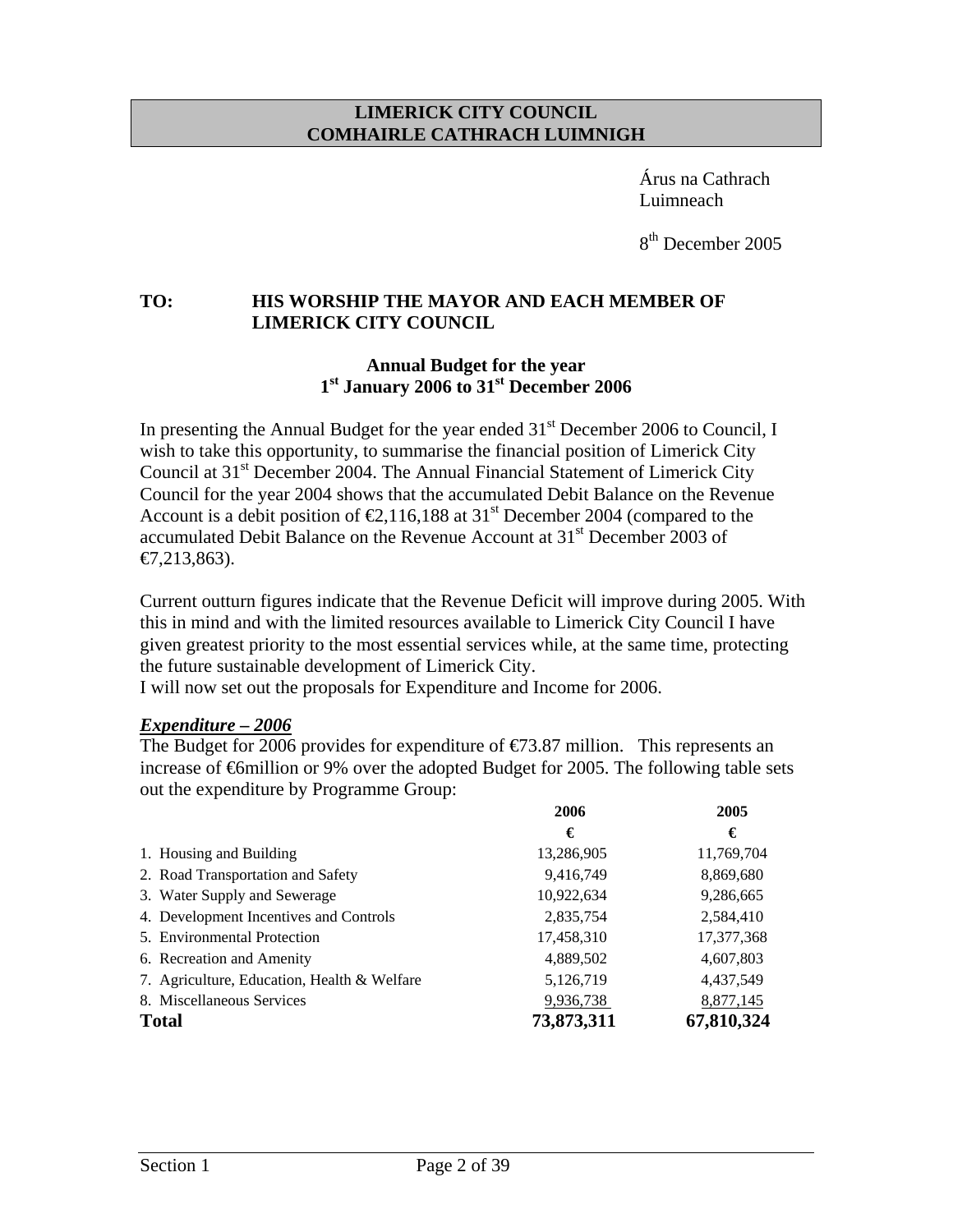The following graph depicts estimated expenditure by Programme Group for 2006, compared to 2005.



This increase in expenditure can be broken down as follows:

|                          | 2006<br>∈million | 2005<br>$\epsilon$ million | <b>Increase</b><br>$\epsilon$ million |
|--------------------------|------------------|----------------------------|---------------------------------------|
| Payroll and Pensions     | 37.01            | 35.36                      | 1.65                                  |
| Non Payroll              | 36.86            | 32.45                      | 4.41                                  |
| <b>Total Expenditure</b> | 73.87            | 67.81                      | 6.06                                  |

## **Payroll and Pensions**

The cost for 2006 reflects an increase of 4.6% on 2005. This increase is sufficient to cover national agreements in relation to pay. In order to minimize the increase in payroll costs it is intended not to increase the number of employees, and to consider the necessity of filling any vacancies that occur in 2006 on a case by case basis.

#### **Non-Payroll Costs**

There are a number of new costs and unavoidable increases in current costs facing the City Council for 2006. I have made every effort to maintain expenditure in critical areas.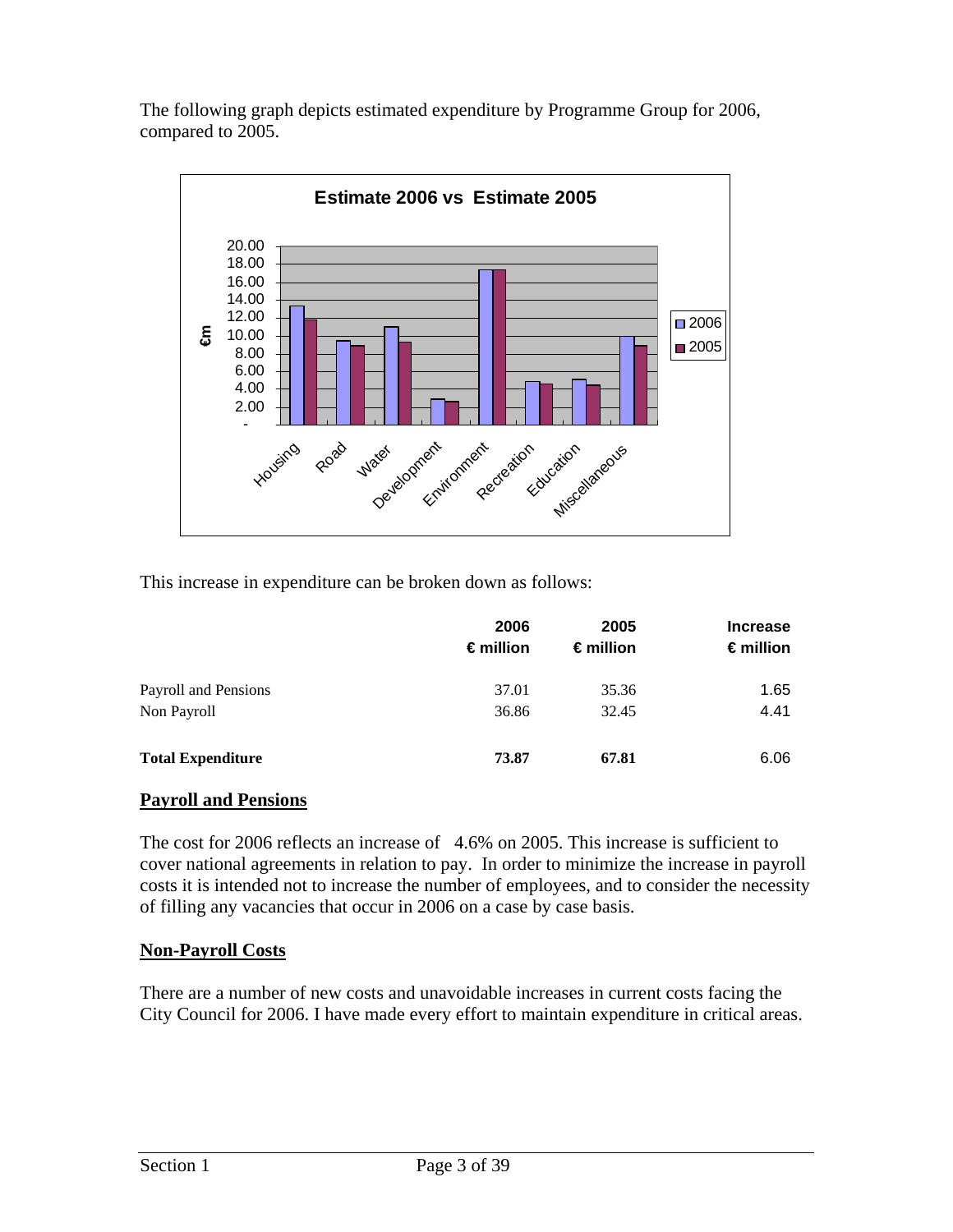Non payroll costs have increased by 13.5%. Details of proposals are set out in the following pages.

Many Members of the City Council have requested that we make provision for an increased level of investment in improving the environment for Local Communities. These improvements would include traffic calming measures, footpath repairs, public lighting and environmental enhancements. There is provision in the Roads and Environment budgets for such works and it is intended in the New Year to have consultation with the Ward Members in relation to how best to expend this provision.



## **Income Proposals - 2006**

The effective valuation of  $\text{\textsterling}30,644$  (2005) has increased by  $\text{\textsterling}28,502$  to  $\text{\textsterling}349,146$  for 2006. This represents an increase of 8.9%.

It is vitally important to the City's future that we maintain the optimum conditions to support and increase economic activity. Such activity provides employment and also generates the rates necessary to fund a significant proportion of the essential work of the City Council.

If the City is to fulfil its full potential as the Gateway of the Mid-West, then we need to have a strong and vibrant City Centre. Many Councillors have brought to my attention in the last year the effect of the rates burden on the economic activity of the City. Consequently, and in order to encourage businesses to locate in Limerick City, I have included in the 2006 Budget a reduction in the Rate of half of one percent. As further support to this policy it is proposed to have no increase in the cost of parking discs.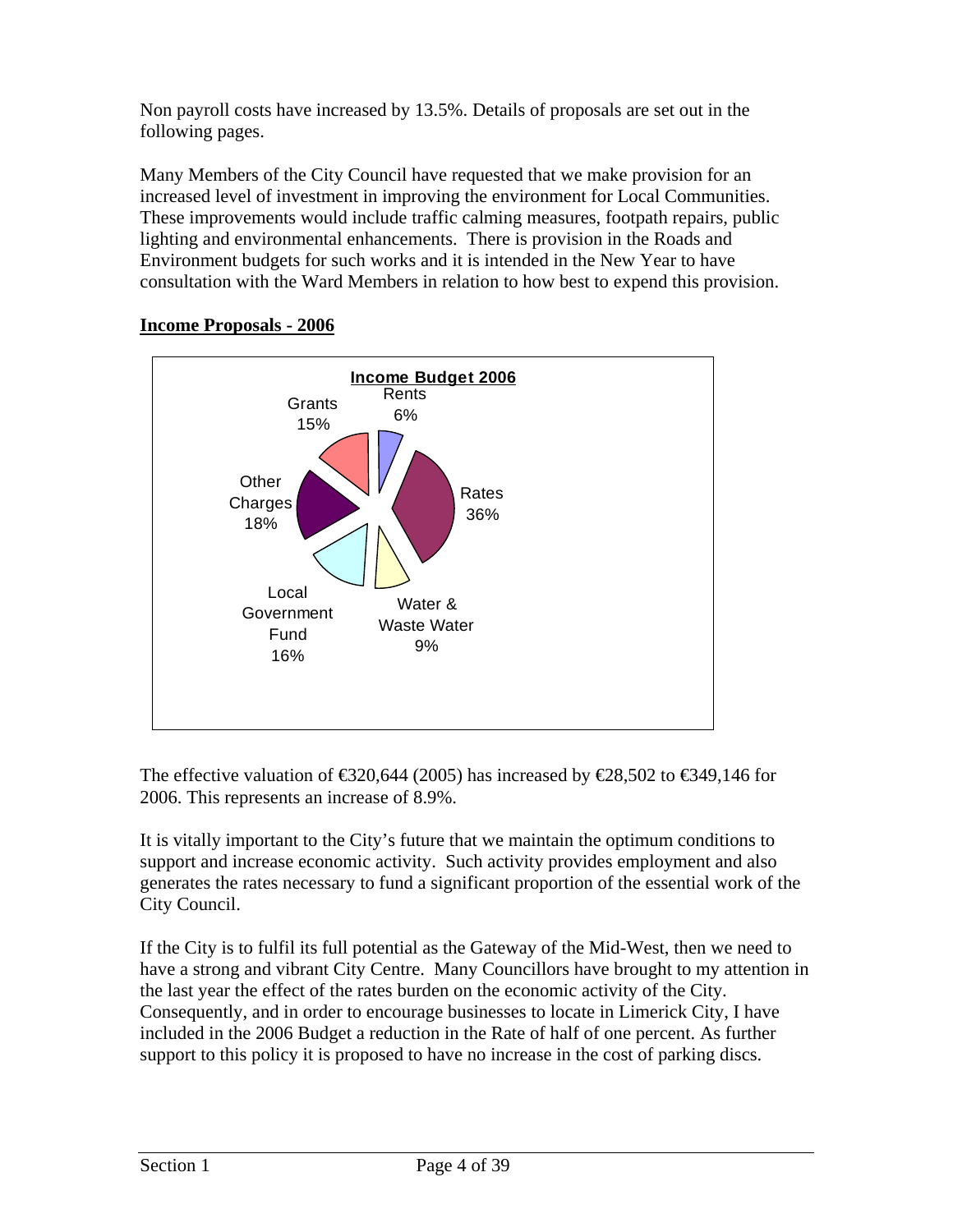I have included a sum of  $\text{\textsterling}10,932,934$  in the Budget for 2006 in respect of the Local Government Fund. I have also included a contribution of  $\epsilon$ 1.3m by the DoEHLG towards the domestic portion of the operational cost of the waste water treatment plant at Bunlicky. I have assumed that the operational cost of the plant will be fully funded by a combination of this contribution, waste water charges to non domestic customers in the City and charges to Limerick County Council and Clare County Council. In order to achieve this it is necessary to increase the consolidated water and waste water charge to €6.98 per 1,000 gallons.

## **Conclusion**

The draft Budget now presented to Members for their consideration reflects:-

- The need to improve the City's competitive advantage.
- The need to pursue the objectives of our Corporate Plan in accordance with the principals of value for money and customer care.
- The need to continue a programme of investment and development of the City.
- The need to match spending programmes with resources.

I would like to take this opportunity to thank the Members of Council for their assistance and support during the last year. In particular I wish to express my thanks to the Mayor, Councillor Diarmuid Scully and his predecessor, Councillor Michael Hourigan for their wholehearted commitment and support this year.

I also wish to express my thanks to the Directors, Mr. Kieran Lehane, Mr. Oliver O Loughlin, Mr. Pat Dowling, Mr. Joe Delaney and their respective teams for their commitment and high quality work. I am very grateful to the staff in the Finance Department, in particular Mr. John Field and his team, for the many hours of work involved in the compilation of this Budget.

I believe that this budget marks a turning point for the City. It demonstrates that we are serious about attracting investment to our City Centre.

I look forward to the full support of the Members at the Statutory Budget Meeting.

**Tom Mackey City Manager**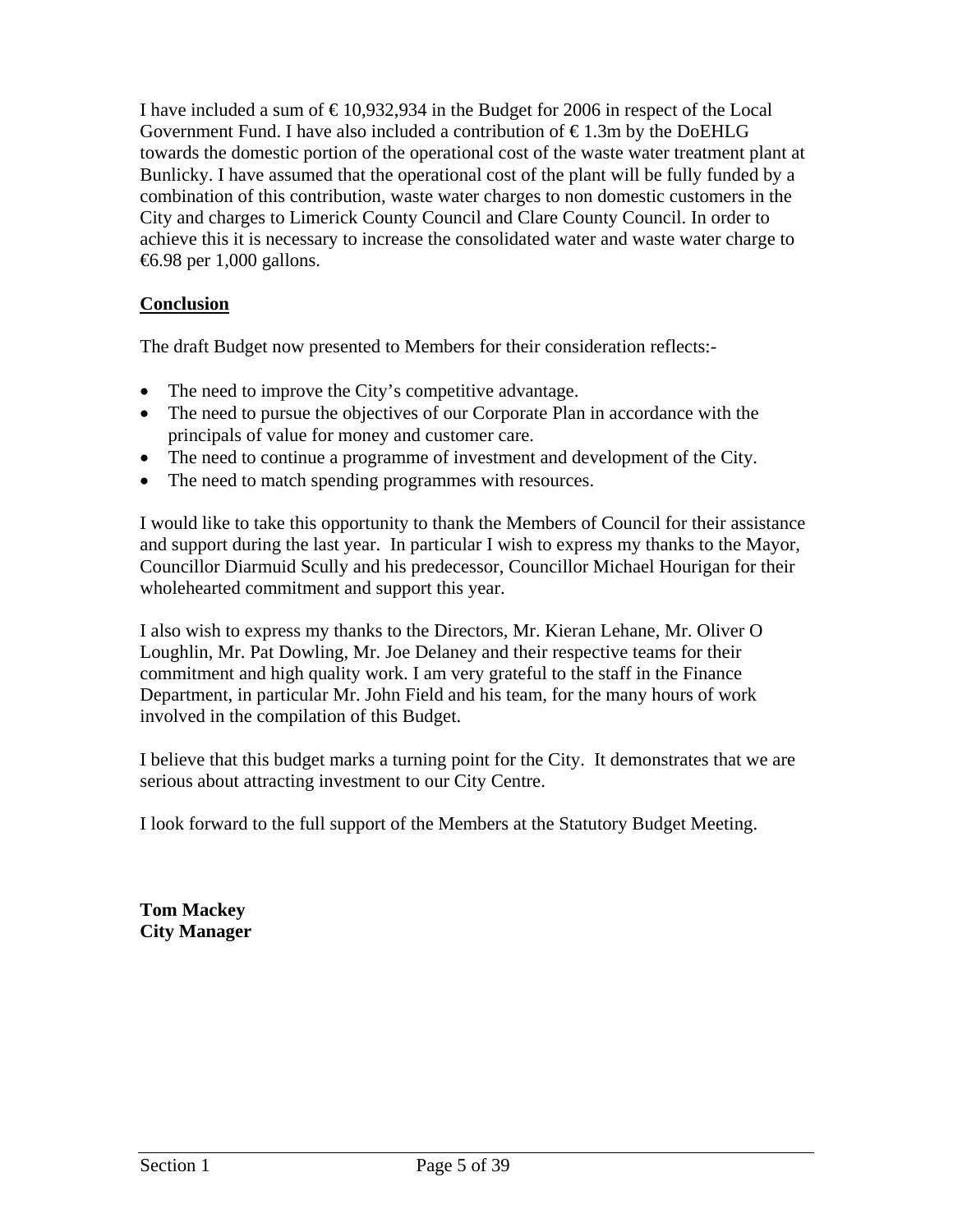#### **SOCIAL POLICY & HOUSING**

*"The overall aim of Social Policy and Housing is to develop and foster a culture of social inclusiveness and partnership in the delivery of the housing service."*

## *Action Plan for Social & Affordable Housing 2004-2008*

The Action Plan for Social & Affordable Housing is the blueprint for the provision of housing within Limerick City Council's functional control for the period 2004-2008. It is an ambitious plan, estimating to cost  $\bigoplus$  90m and seeking to deliver/upgrade 1,436 social housing units over the period of the Plan through social housing construction/acquisitions, remedial works schemes, affordable housing, voluntary housing agencies and traveller accommodation. The Plan also seeks to focus on the improvement and rehabilitation of the City Council's existing housing stock and bolster our existing communities. A much broader emphasis on the regeneration of deprived areas and improved management of our estates will be to the fore of our housing programme for the short to medium term future. In 2005, the second year of the Plan; almost one hundred new units will have commenced on site.

#### *Housing Maintenance*

The Housing Maintenance Department services a housing stock in excess of 3,200 units. Services are provided to houses in the Northside of the city from the Moyross Maintenance Depot and houses in the Southside are serviced by the Rathbane Depot. There is a dedicated relettings crew based in the Garryowen Depot and this crew deals with in excess of 200 new lettings each year.

#### *Replacement of Windows and Doors Programme*

This programme, which is ongoing, commenced in 2001 and will continue over a five year period. Almost 900 houses in total were completed by the end of 2004. Phase 4 & Phase 5 of the programme commenced in March 2005 and includes 357 houses. It is envisaged that Phase 6 of the scheme, comprising 200 houses in Moyross, will commence in July 2006, which will complete the scheme in full.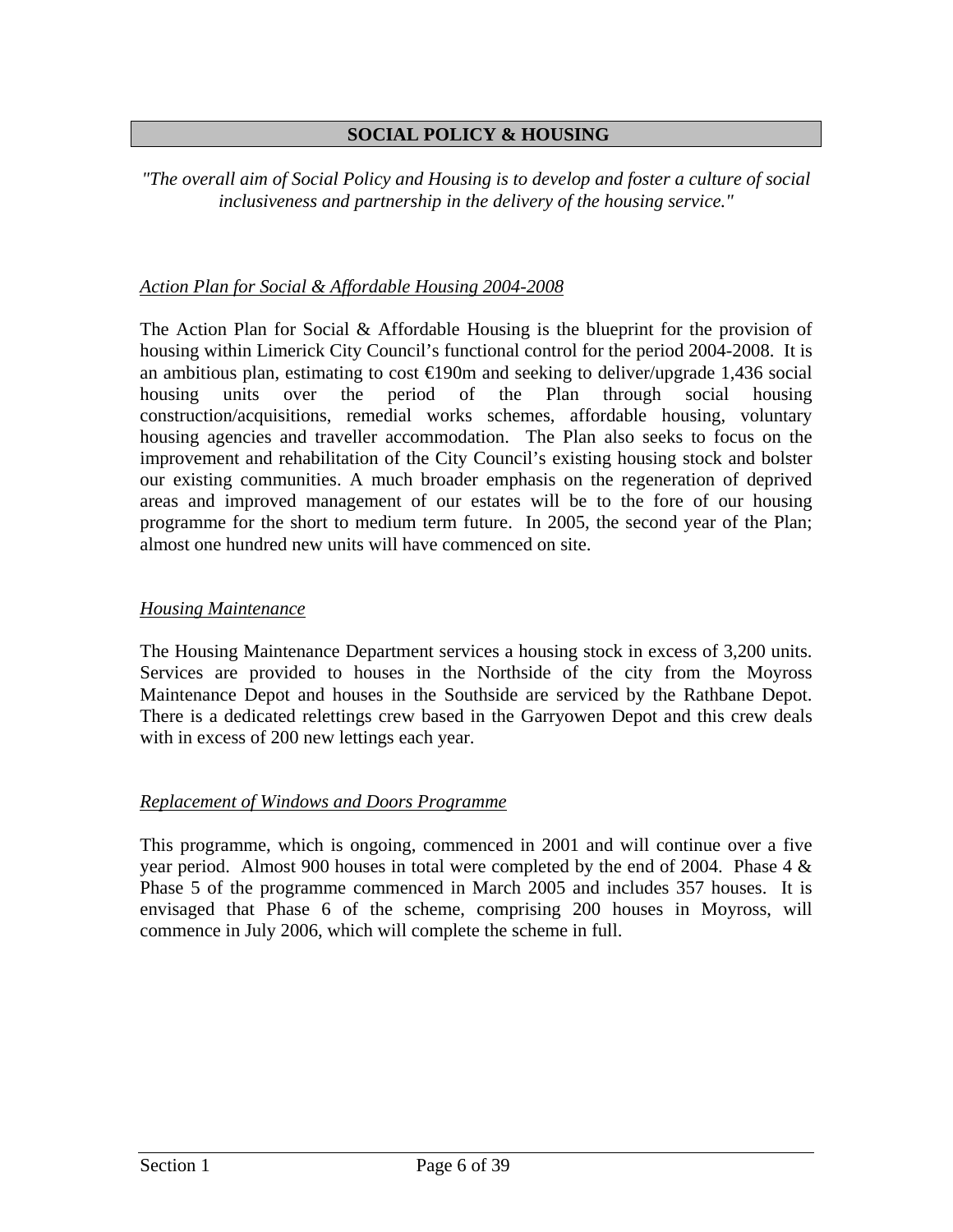## *Central Heating Programme*

Almost 2,500 units of the City Council's housing stock are without central heating. In keeping with the Councils commitment towards improvement of the housing stock it is intended to avail of the Department of the Environment, Heritage and Local Government Central Heating Initiative over the next few years. Under this scheme the Department will provide a grant of  $\epsilon$ 5,600 or 80% of the cost of the work, whichever is the lesser, towards the installation of central heating and other related works. Phase 1 of the project, comprising 150 rented houses, commenced in May 2005 and three contracts were simultaneously awarded. It is expected that a further 150 houses will be completed in 2006.

## *Estate Management*

Estate management in the Councils local authority estates remains the Housing Departments highest priority. Limerick City Council funded six estate management groups in 2005 and continues to employ three full-time Community Liaison Officers in the area of estate management. In order to address the growing challenges of estate management and to maintain and develop services within the estates the City Council has provided an extra  $\epsilon$ 15,000 towards estate management and an additional  $\epsilon$ 20,000 for the Social and Community Grant Scheme in 2006.

The relationships forged within the communities provide vital links and communication channels to ensure that the future of our communities is maintained.

The continued employment of a Tenancy Enforcement Officer, who deals with incidences of anti-social behaviour in our housing estates, is a clear reflection of the focus Limerick City Council has placed on improving the quality of life within our estates. This initiative provides our communities with a dedicated person in terms of reporting and following-up incidents of Anti-Social Behaviour. The Anti-Social Behaviour Policy agreed by City Council during 2004, continues to reflect a strong stance on the issue of anti-social behaviour.

Continued provision has been made for the full-time Travellers Services Co-ordinator who deals with the management and development of the traveller halting sites.

This is an extremely challenging role in terms of estate management and our continued investment in all aspects of estate management has proved to be of great benefit to Limerick City Council and the wider City.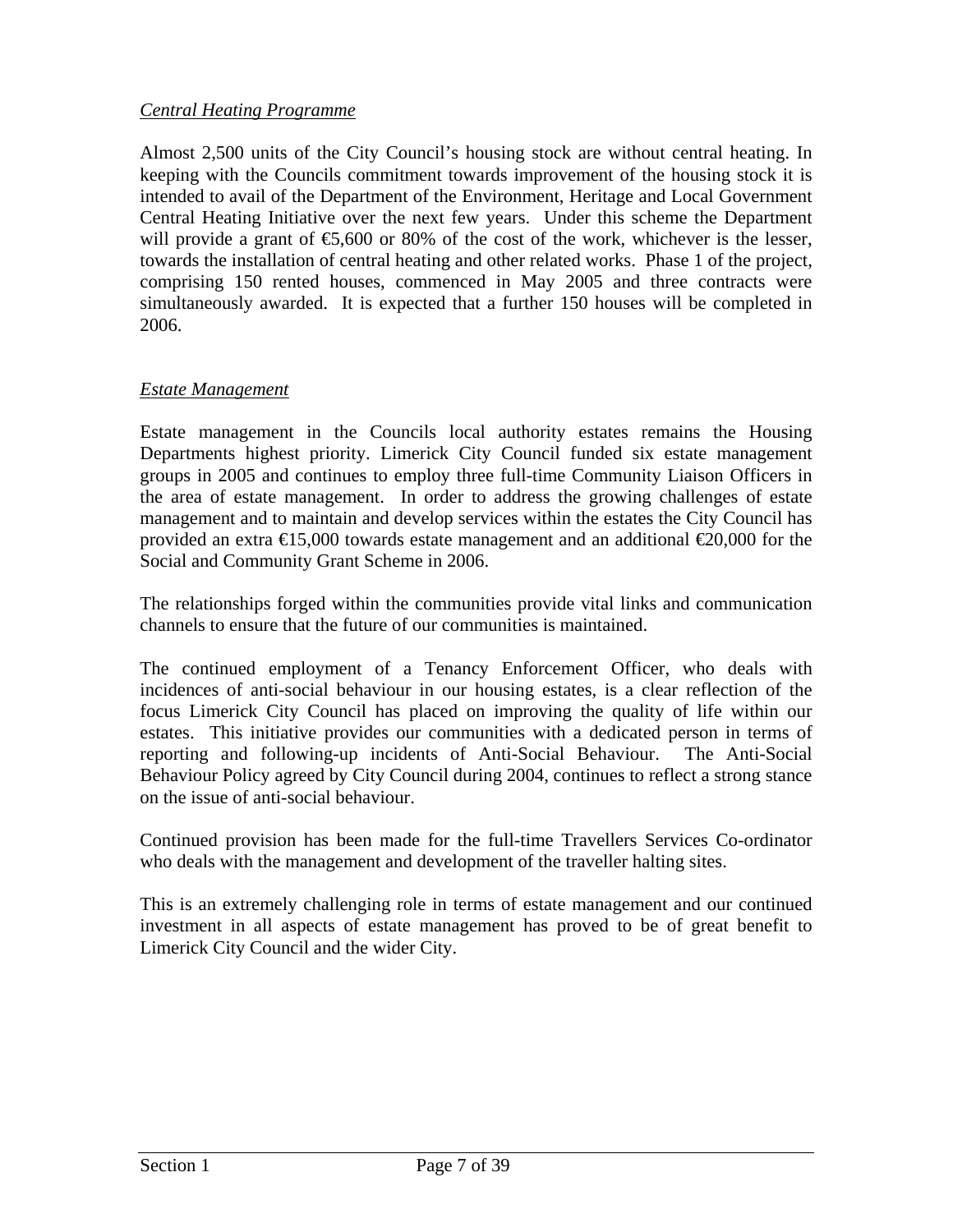## *Disabled Persons Grants*

In 2005, 128 applications received provisional approval. Due to changes in the accounting treatment of grants for local authority houses a reduced provision of  $\epsilon$ 20,000 is made in the Revenue Budget. This reduction in the charge to the Revenue a/c will not have any effect on the overall grant allocation in 2006. The value of grants available for 2005 has been retained for 2006.

#### *O'Malley Park Remedial Works Scheme*

A budget in excess of  $\bigoplus$  5M has been approved for this project. An extensive public consultation process has been completed. All the relevant design consultants have been appointed, and have commenced preparation of detailed designs required for Part 8 Planning application, which is to be applied for in early 2006. Part 8 approval will be followed by preparation of tender documents and contractor procurement.

#### *Rental Accomodation Scheme (RAS)*

The Rental Accommodation Scheme, which is a new scheme for people who are receiving rent supplement, usually for more than 18 months, and who require long term housing, is being rolled out in Limerick City in 2006. There are over 650 existing tenants in private rented accommodation in Limerick city who are currently eligible for this scheme. The Council will enter into contractual arrangements with accommodation providers to secure the medium to long-term availability of private rented accommodation for this Scheme.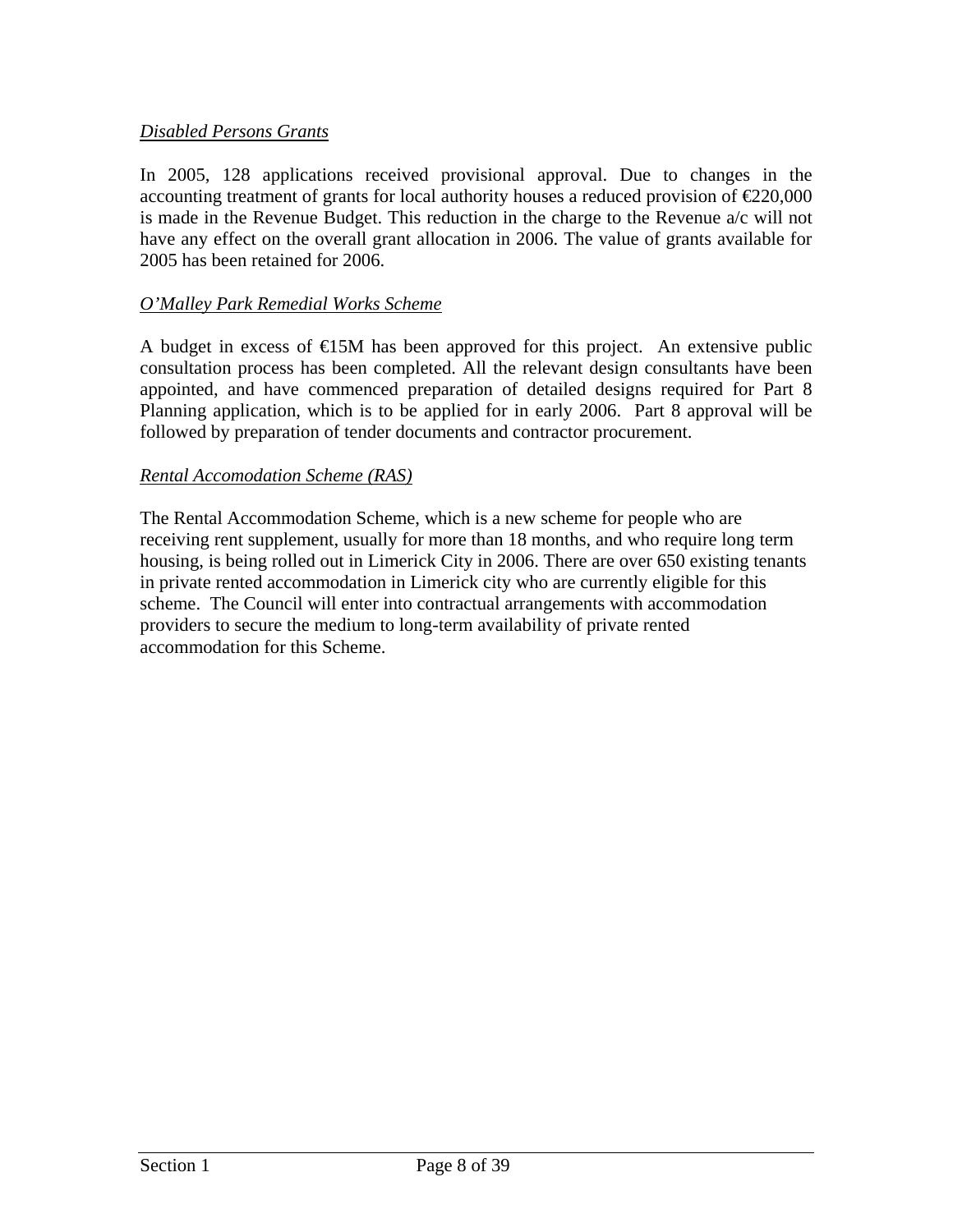## **ROADS, TRANSPORTATION & INFRASTRUCTURE**

*"The overall aim of the Transportation and Infrastructure Department of Limerick City Council is to continue to maintain and improve the road network within the City, promote and encourage an integrated sustainable public transport system with due regard for the safety and amenity of all, and to provide the appropriate infrastructure to support and sustain the economic and social development of the City."*

The Council's Corporate Plan contains a number of key strategies that this Department is advancing. Amongst these are:

- Accelerate the physical re-development of the city centre to improve its streetscapes, appearance, facilities and accessibility
- Drive the economic development of the city to maximise investment potential*,*  using the City's strategic location and connections to the transport network
- Work with the National Roads Authority in the delivery of the roads and associated elements of the National Development Plan
- Enhance the character of the city and range of amenities and facilities

#### *Roads and Traffic*

The Roads and Traffic Section of Limerick City Council is primarily responsible for: the design and construction of roads, maintenance of the existing street network, traffic management and safety, provision of public transport, regulation of street use and public lighting.

The public road network in the city is primarily comprised of local, regional and national primary routes with one national secondary route. The length of national primary route in the city area has reduced significantly with the construction of the Southern Ring Road and the reclassification of National Primary roads.

#### **Road Developments**

## *Southern Ring Road*

A preferred bidder has been selected for the development of Phase 2 of the Southern Ring Road including a tunnel crossing of the Shannon River. It is expected that work will start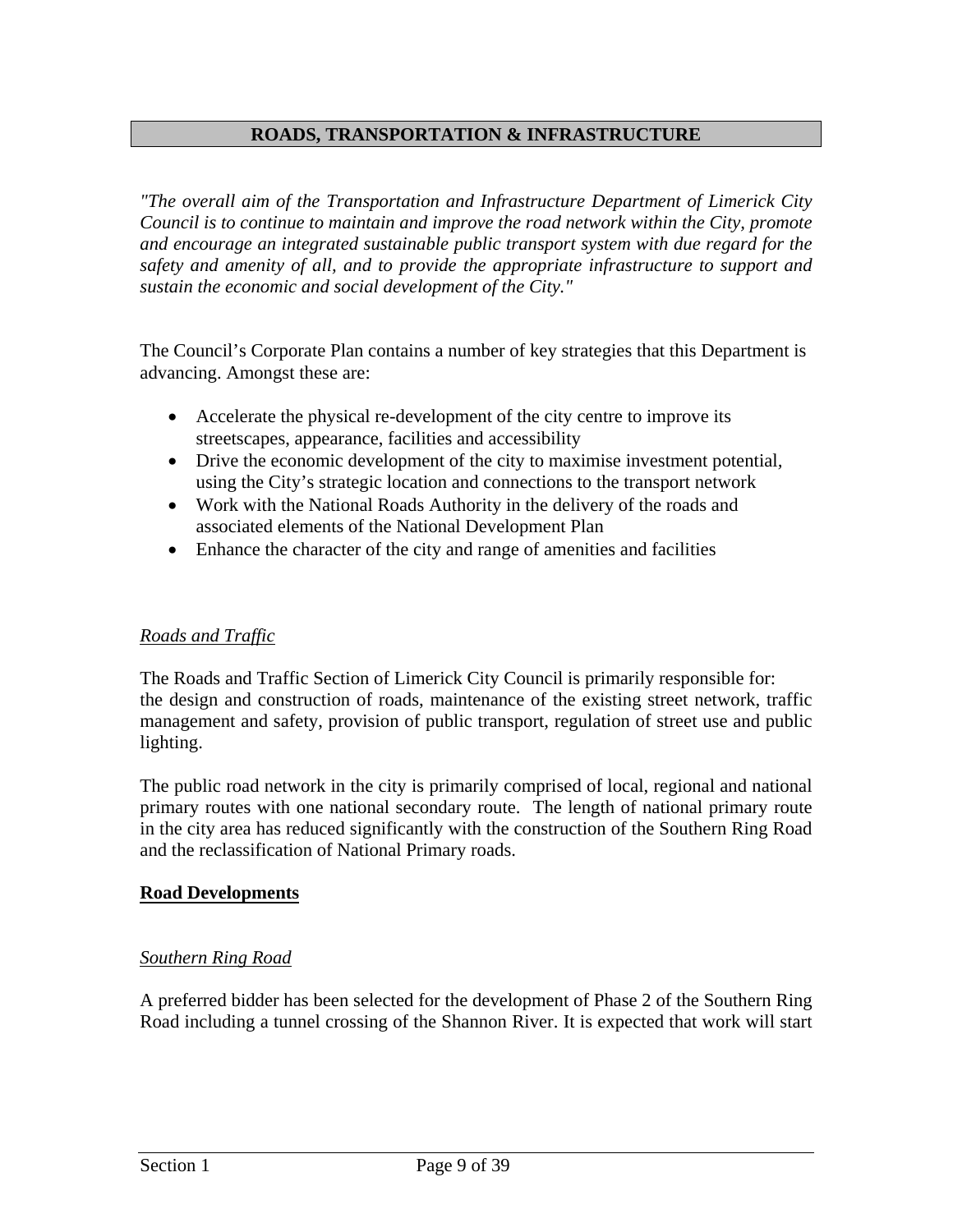on the project in 2006. Presently it is scheduled that the Southern Ring Road Phase 2 will be opened to traffic in 2009.

## *Corbally Link Road*

Limerick City Council has received part funding from the Department of Environment, Heritage and Local Government for the development of the Corbally Link Road from the Grove Island Leisure Centre to the Park Road.

Negotiations have now been completed on the land acquisitions for the second phase of the link road and it is intended to construct the road in 2006.

#### *Road Maintenance*

In 2005 the City Council carried out in excess of 40,000m2 of surface overlay and road strengthening works at various locations throughout the city including major resurfacing works on the Dublin Road, Pennywell Road, Clancy Strand, O Connell Avenue, Roches Street and Browns Quay. In addition to these road works 8,000m2 of new footpaths were constructed throughout the City and 12,000m2 of existing footpath was provided with a thin surface overlay to extend its life span. This ongoing programme of road and footpath restoration will be continued in the coming year along with other necessary works. Again priority will be given to the reduction and minimisation of risk with specific road works to be carried out on a number of areas in accordance with funding available under the Specific Improvement Grant. A detailed roads programme will be brought before the Council early in 2006.

## **Traffic Management**

## *Parking Management*

Continuing investment in effective and efficient enforcement of all traffic and parking regulations is becoming increasingly important to maintain the city as a vibrant retail and economic centre.

In this regard in 2005 Limerick City Council brought on line hand held terminals for Traffic Wardens and updated back office administration infrastructure. The roads department has made an application for funding for the provision of a parking guidance signage system for the city centre car parks which will allow for a more efficient traffic flow.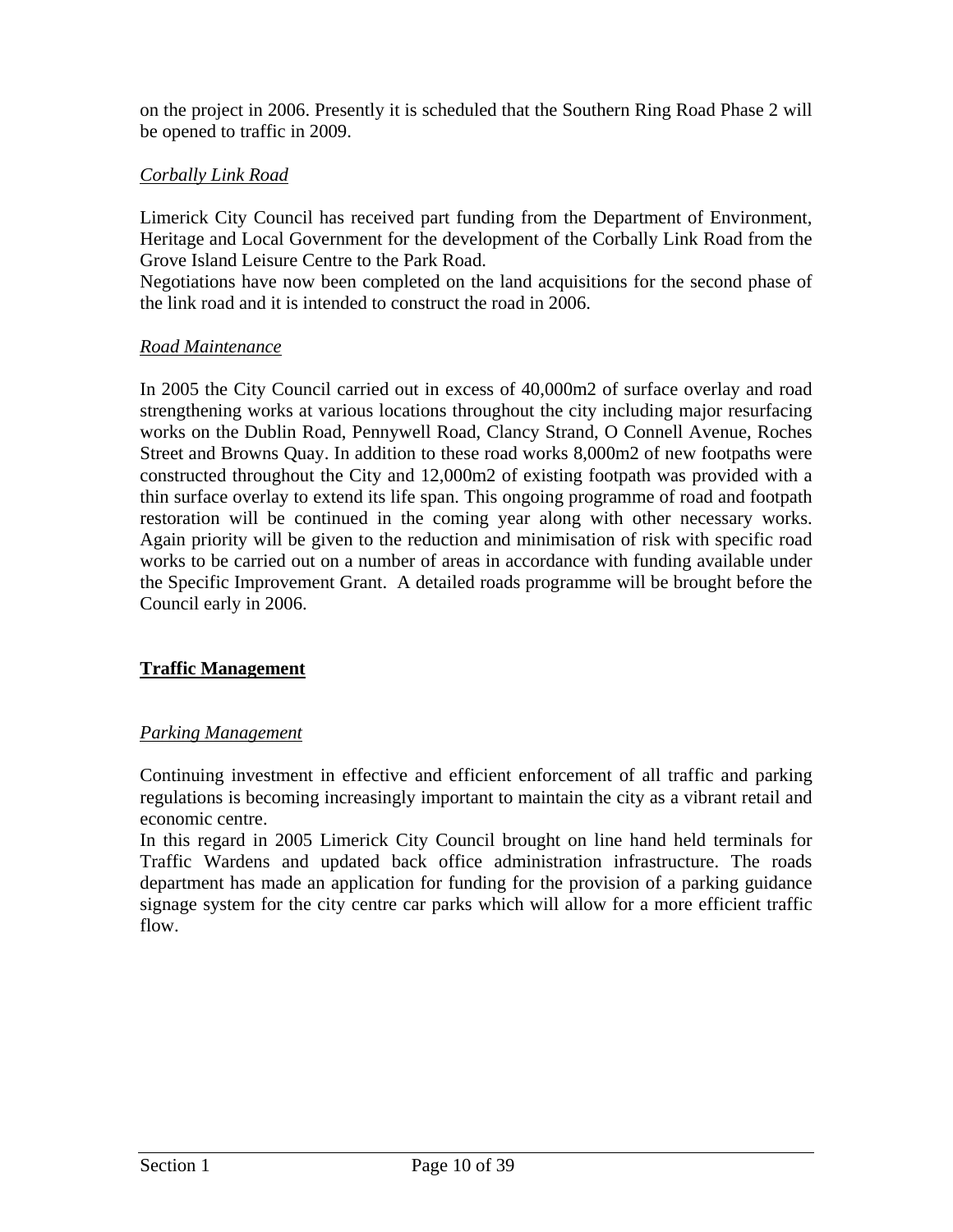Conscious of the ongoing requirement to eliminate congestion and to promote business and commerce in the City Centre the following proposals are being advanced

- Revised Clearway Schedule
- New Taxi Byelaws
- Extend Disc Parking into residential areas that are experiencing difficulties from commuter parking.

## *Adaptive Urban Traffic Control System*

The implementation of the Adaptive Urban Traffic Control System (AUTC) has been completed during 2005. This system allows for improved traffic movement and greater pedestrian facility and safety by use of modern technology adapting to the changing traffic movements during the day. The system has provided an increase in the number of controlled junctions in the city and the parking guidance system referred to above will further add to the improved traffic movement.

It is proposed to add additional cells in 2006 at the Parkway Roundabout and on the new Corbally Link Road junctions. A Bus Priority Program was completed in 2005 and it is intended to extend this program in 2006 in cooperation with Bus Eireann.

## *Taking in Charge of Residential Developments*

A policy for the Taking in Charge of Housing Estates was developed by the Transportation and Infrastructure SPC and approved by Council during 2005. This policy will now be implemented as the Council processes applications for the taking in charge of estates.

## *Road Safety*

The promotion of road safety awareness at every conceivable opportunity is a priority of the City Council Traffic Department. This policy will be continued and expanded, using modern technology, in the coming year. In accordance with the need to consistently review the operation of all services, the School Warden Programme as presently delivered will be examined in detail in the coming year with a view to delivering enhanced value for money across this service. In 2006 we intend to expand our collaboration on road safety promotion activities with Limerick County Council with a view to continuing our road safety awareness program. The School Cycle Training Program will be continued in 2006 with a target of training up to certificate level 500 primary school children.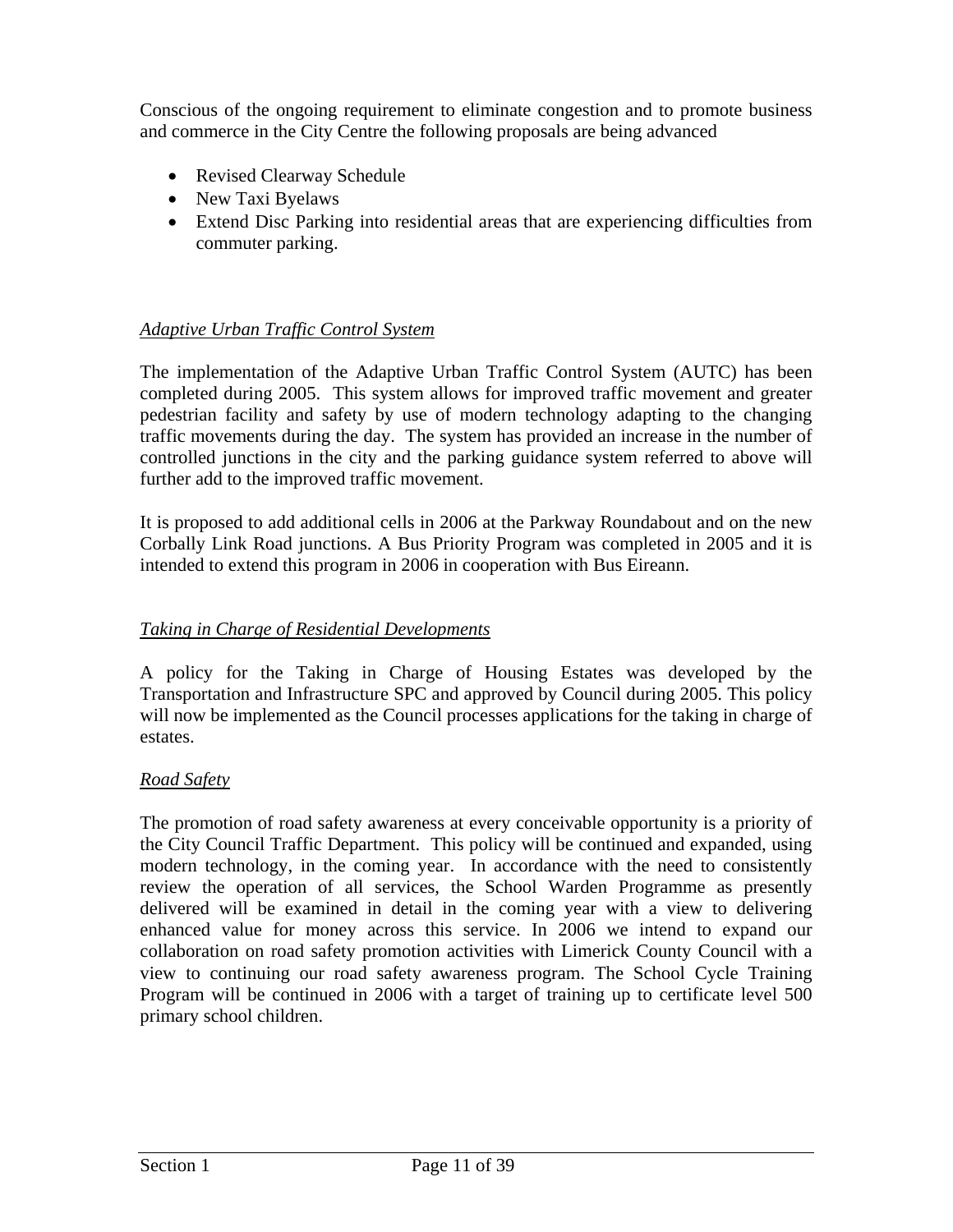## *City Centre Remodelling Project*

The regeneration of the city centre area to create a high quality public realm is a priority for the Transport and Infrastructure department. The enhancement of accessibility of the city area for cyclists, pedestrians and public transport users is paramount. Finance has been provided for this programme from the Department of the Environment, Heritage and Local Government under the Urban and Village Renewal Programme and by the City Council. The contract to pedestrianise Upper Bedford Row was started during 2005 and should be completed during the Summer of 2006. Tenders to appoint a contractor for Lower Thomas Street will be invited in early 2006.

It will be necessary during 2006 to advance proposals for an inner Orbital Route for vehicular traffic. This will facilitate advancement of plans for significant pedestrianisation of O'Connell Street and William Street.

## *Public Transport*

Work will continue in the coming year in the advancement of proposals for the provision of green routes at suitable transport corridors. It is important that the City Council is in a position to avail of enhanced capital programmes provided by the Department of Transport, which may be available for the provision of such routes. The provision of such green routes would further enhance the development of the city centre by removing some of the parking requirement and thus providing opportunities for the development of the streets in a more pedestrian friendly manner.

The public consultation phase for Part 8 approval of the Western Green Route on the Ennis Road was completed in November 2005. A further meeting is to be held with local residents.

## *Risk Management*

Risk Management continues to deliver major improvements in the management of claims and the introduction to all services provided by Limerick City Council of avoidance measures to eliminate risk and the management of risk exposure. Integrated risk solutions software is being developed with the Information Technology Department to manage risk in the City. The Risk Management Section is responsive to and aware of changes in the insurance markets and will pro-actively seek to maximise the benefits to the City Council of these particular changes. The pro-active management in place in this sector will have long-term benefits for the City Council.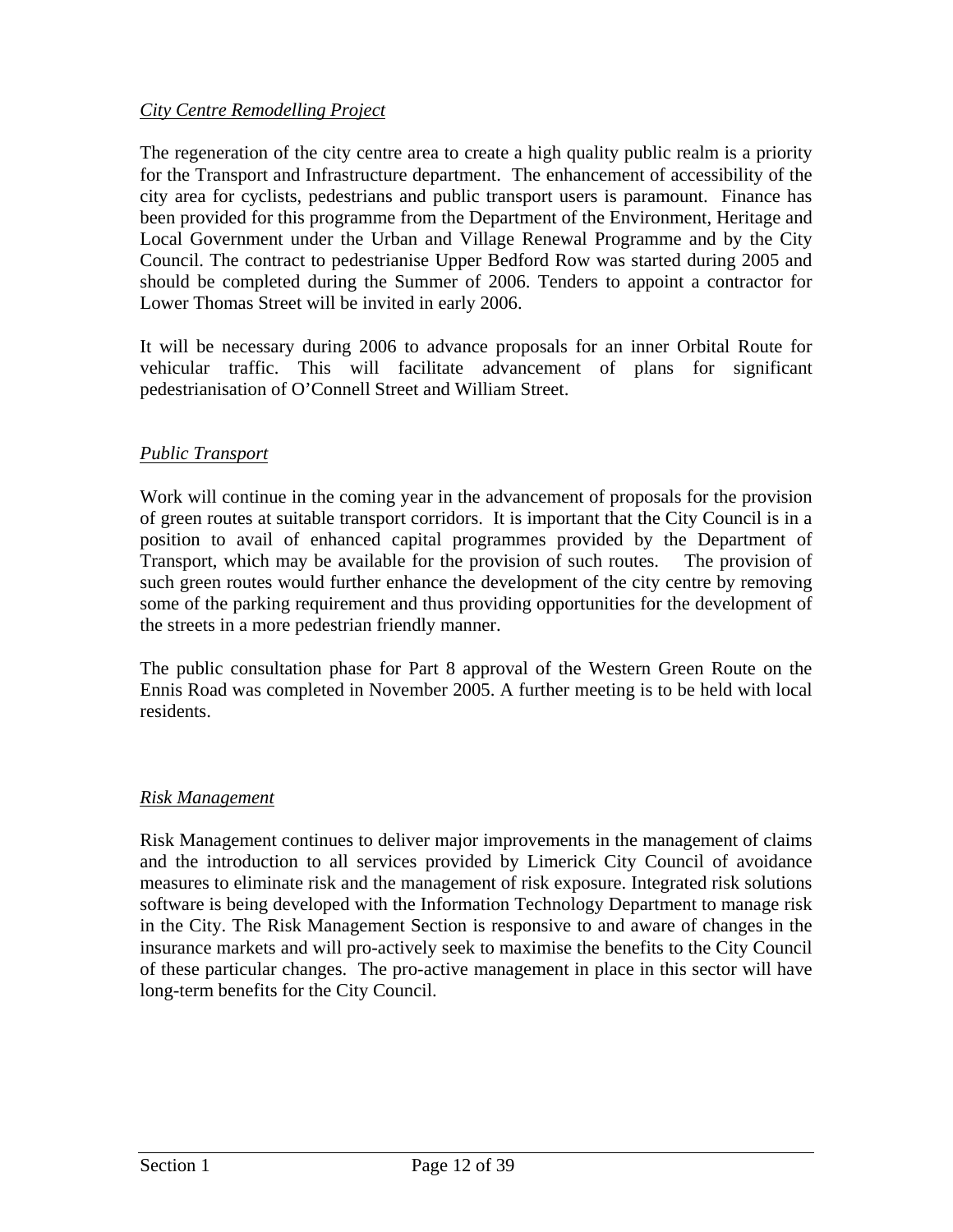## *Park Canal Redevelopment*

Phase I of the project was advanced during 2005 with completion in early 2006. This work has provided for deepening and cleaning of the canal and for the provision of footpaths and cycleways. Waterways Ireland will provide a lock gate at park Bridge to make the canal navigable. Phase II of the project to provide a basin at the Park Bridge will be advanced in 2006 as will other aspects of the project to extend the paths towards the Univeristy of Limerick.

## *Cycle Routes*

It is now national policy to provide more sustainable methods of local transportation and with this in mind a Cycle strategy for Limerick City has been developed. A contract to install new cycle paths and pedestrian footpath in the green area along the Childers road commenced recently and will be completed during 2006. In addition to this contract new cycle paths will be installed in the city during 2006 along the route of the new Corbally Link Road and along the banks of the restored Park Canal. The proposed Green routes are designated for cyclists as well as taxis and buses.

## **Water Services**

The Water Services Department, incorporating both water and waste water continues to manage a significant capital and revenue programme ranging from the Limerick Main Drainage Civil Engineering Project and ongoing water conservation programme to the Design, Build and Operate contract for the improvement of the Clareville Water Treatment Plant. The efficient provision of water and wastewater services while ensuring a reduction in the amount of unaccounted for water in the city remains the priority within this department.

## *Water Conservation / Water Distribution Network*

Limerick City Council is committed to the implementation of its five-year Water Services Strategy as approved by the Department of the Environment Heritage and Local Government. The strategy provides for the strategic provision, rehabilitation and maintenance of the water production, distribution and conservation systems within the city area. It is envisaged that the DoEHLG will provide additional funds in 2006 for this work.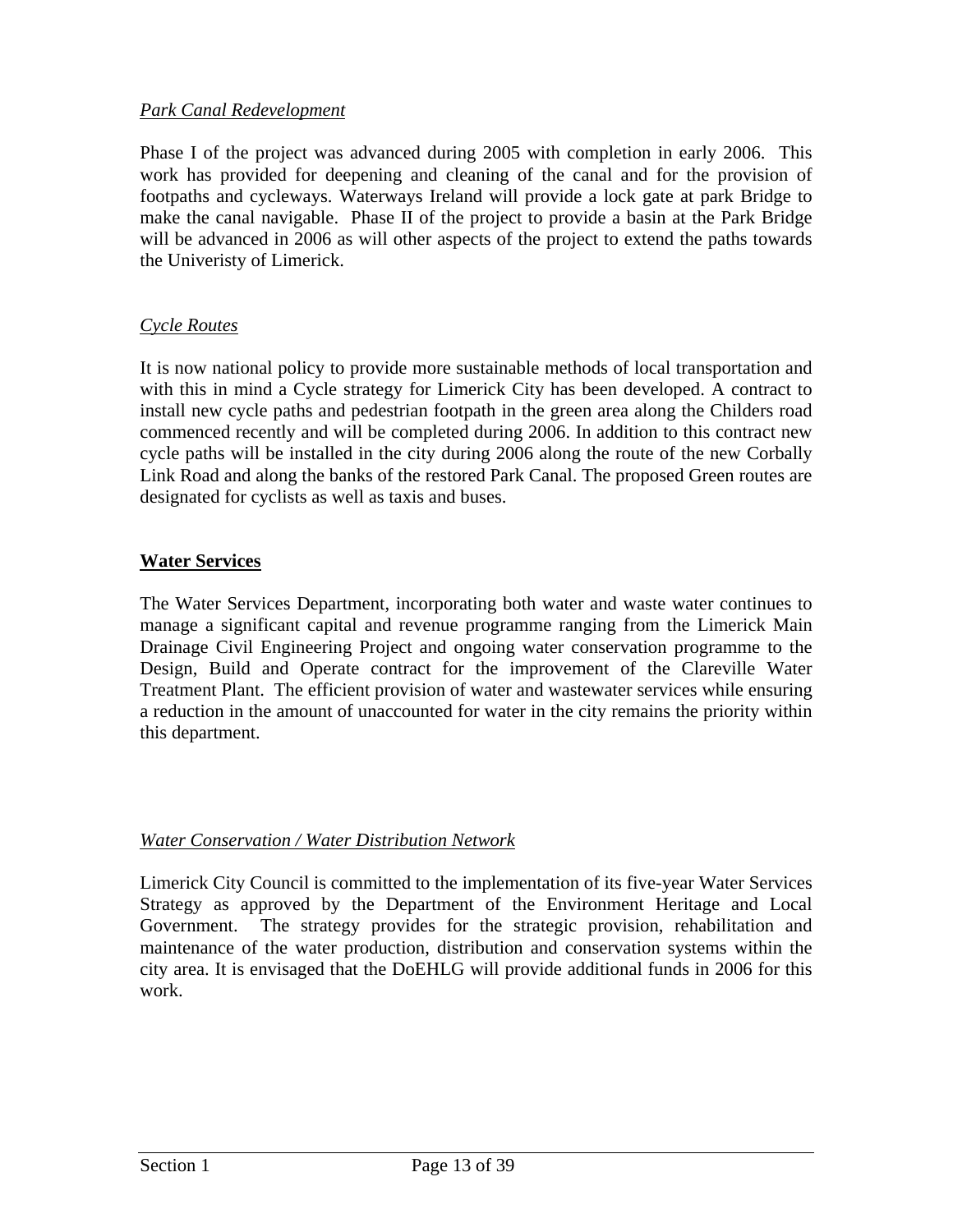The development of a new ring water main for the city to support present and future development is being advanced. New ring water mains have been laid along the course of the Southern Ring Road. The provision of a new water main from the reservoir at Newcastle to Caherdavin including a river crossing will be completed in the coming year. The Monaleen Road section of this project is currently out to tender and should start on site in March 2006. Approval has been sought for the extension of this water main from Caherdavin to Long Pavement. A number of new trunk mains to service development in the city were laid in the past year.

Over 3,000 metres of the existing Distribution Water Main were replaced during 2005. Additional valving works were carried out in the City to improve the water supply system and to minimise those areas affected during periods of works or shutdown.

The leakage detection programme in the city mains system continued during the past year with in excess of 200 leaks identified and repaired resulting in additional savings in the supply of water. The Council is currently advancing its Metering Programme to ensure that all non-domestic water consumers are metered by the end of 2006.

## *Clareville Waterworks*

Tenders were invited for the redevelopment of Clareville Waterworks by DBO contract in mid 2005 and it is anticipated that by May 2006 a Contractor will be on site. The strategic development of this water production facility will lead to a doubling of the capacity of the plant in the longer term.

## *Limerick Main Drainage*

This scheme, the largest civil engineering project ever undertaken in the city is well on its way to completion with the opening and commissioning of the Wastewater Treatment Facility at Bunlicky in May 2004. Work is now practically complete on, Contract 4.3, which involves the crossing of the river Shannon and the laying of pipe work on the riverbed. The city now has a modern up to date fully integrated drainage system which is already providing substantial benefits in the improved quality of the water in the river Shannon.

The rehabilitation of city centre sewers to obtain the maximum benefit from the installation of the Main Drainage Scheme needs to be undertaken as a Phase 2 development of the Limerick Main Drainage Project. An initial proposal to appoint consultants to advance Phase 2 has been submitted to the Department of the Environment Heritage and Local Government for consideration.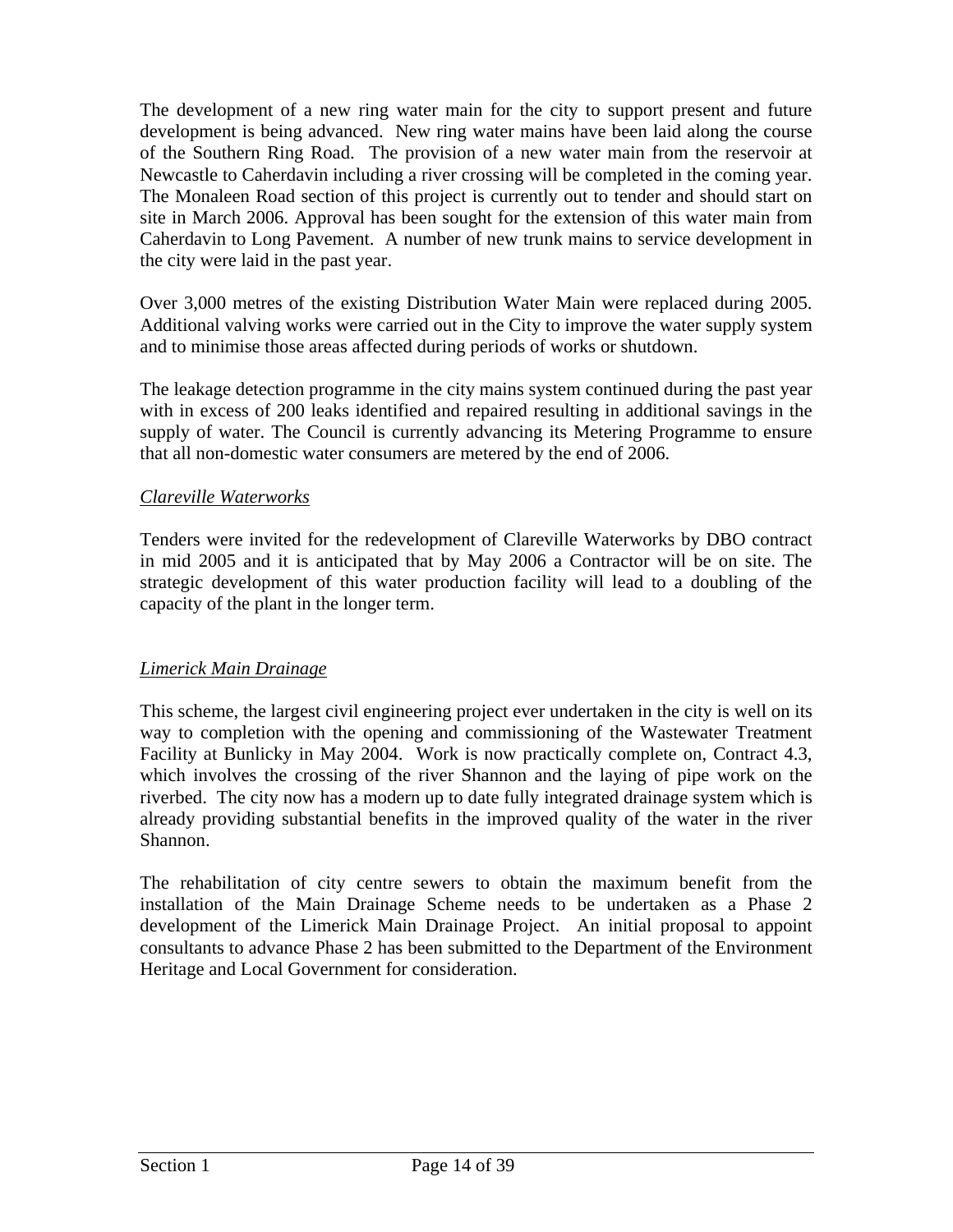## *Flood Alleviation*

In 2005 flood alleviation works were completed along Clancy Strand. The works consisted of a reinforced concrete wall to support the existing structure and also raising the existing wall. Floodgates were also purchased. The Office of Public Works funded this project.

The Office of Public Works have recently approved plans for a similar project at Sir Harry's Mall. These proposed works are proposed to be carried out in 2006. As part of its planning conditions the hotel development on Sir Harry's Mall will carry out necessary works on the quay walls fronting that site.

## *Public Toilets*

During 2005 the City Council completed the Part 8 consultation and tendering processes for the provision of a disabled toilet at Upper Mallow Street close to the main gate of The Peoples Park.

Funding for the purchase of this toilet has been secured from the National Disability Fund however Limerick City Council will have to provide for the cost of maintenance and upkeep from within our own resources.

It is expected that the new wheelchair accessible public toilet will be installed during February 2006.

## *Water Pricing*

Whilst the capital infrastructure allows for the continued expansion of the city the increased operational and maintenance costs of the entire water and waste water network must be provided for in the revenue budget of the Council and recovered as appropriate through charging mechanisms. In order to recover the increased costs in 2006 it is necessary to increase the consolidated water and waste water charge from  $\epsilon$ 5.60 to  $\epsilon$ 6.98 per 1,000 gallons.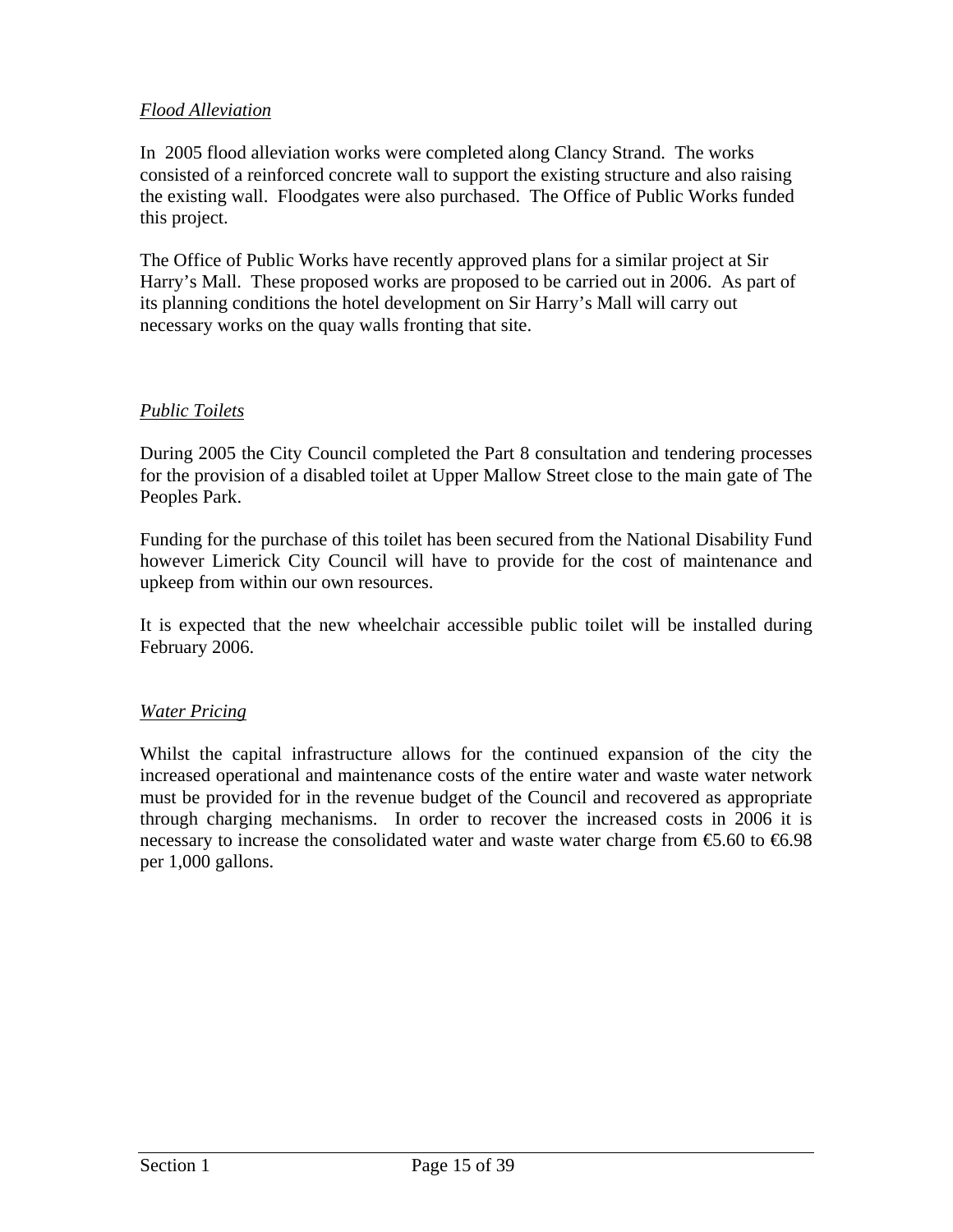## **PLANNING & ECONOMIC DEVELOPMENT**

## *Docks Area Plan*

The redevelopment of the Limerick Docklands is under examination by a representative group comprising Limerick City Council, Shannon Development and the Shannon Foynes Port Company. Consultants were appointed early 2003. Work on a Local Area Plan will start in 2006. This plan, for the strategic development, redevelopment and renewal of the Limerick Docklands area, will be submitted to Council in 2006. The final adopted plan will be incorporated into the new City Development Plan.

## *Limerick City Centre & Retail Strategy*

Limerick City Centre is the single largest employment location in the region. More than 13,000 persons commute to work here each day, mainly employed in commerce, health, education and government. The role of the city centre as the primary retail location of the region is under threat. During 2005, Limerick County Council granted permission for two suburban centres totalling nearly one million square feet in gross retail space. Together with other recent permissions in the county and city and other applications expected in the county, this greatly exceeds the expected demand contained in the current Retail Strategy. Consequently it is intended to commence a review of this strategy during 2006 in the context of an overall strategic assessment of the future of the city centre business district.

#### *Borough Boundary Extension*

Limerick City Council made a proposal to extend its boundary in 1998 and following consultation with Limerick and Clare County Councils by resolution dated  $8<sup>th</sup>$  February, 1999 amended the proposal and lodged it with the Minister for the Environment. No decision was made on the proposal by the Minister, but following representation by the Mayor, a letter was received from the Minister on  $8<sup>th</sup>$  July, 2002 in which he stated that due to the passage of time, the information on which the proposal was based had become obsolete and advised that a fresh proposal be made based on up to date information and in accordance with the Local Government Act, 2001. However, since the relevant sections of the 2001 Act have not yet been commenced, the City Council prepared a revised proposal in accordance with the Local Government Act, 1991. This proposal was adopted by the City Council and sent to Limerick and Clare County Councils in October 2004. Following receipt of replies from the two respondent Councils and having regard to the submissions received, the Council adopted a new proposal to extend the boundary at the October 2005 meeting and this has now been sent to the Minister.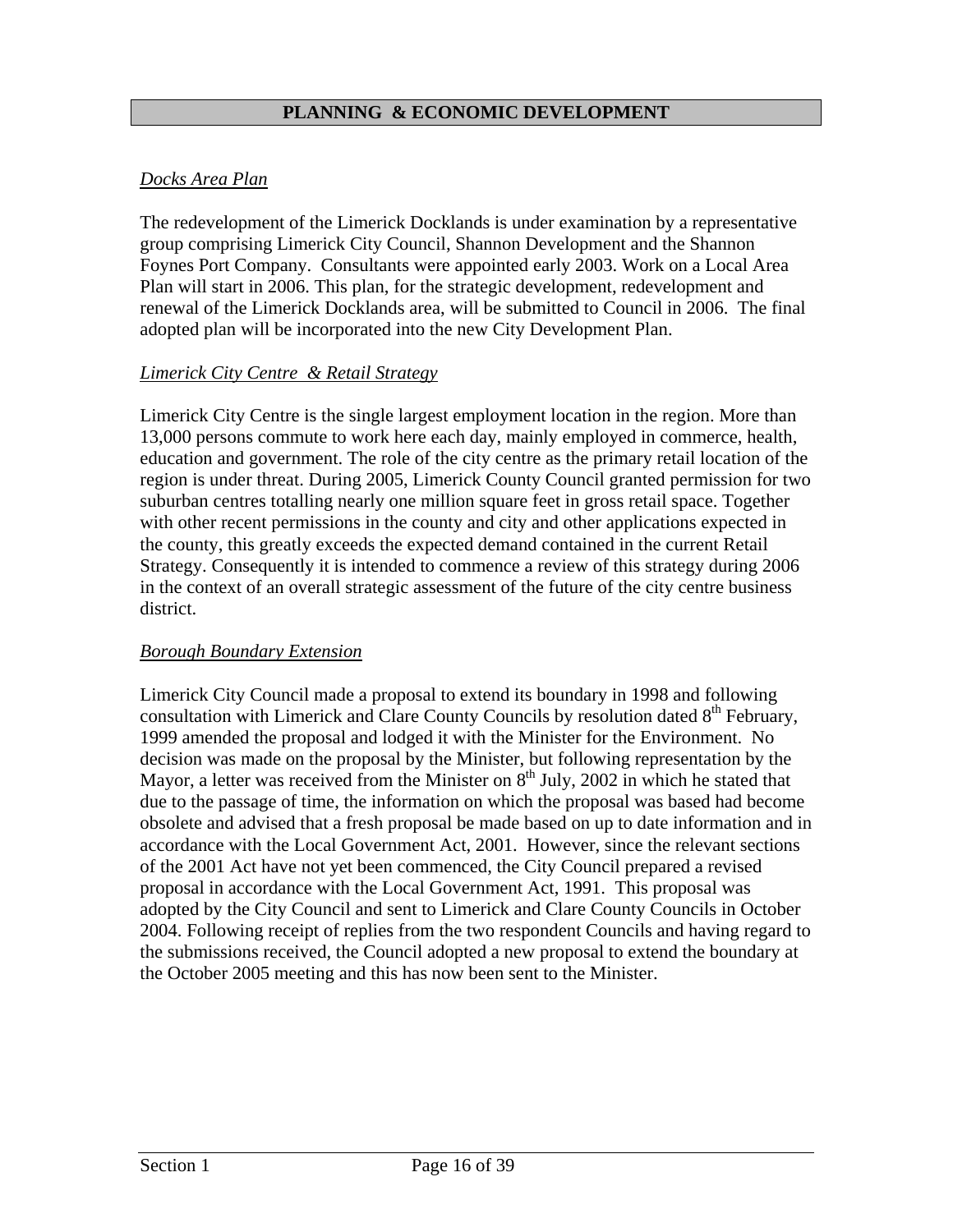## *Integrated Area Plan*

The termination date for developments under this scheme is July, 2006. Good progress continues to be made on developments benefiting from Tax Relief under the scheme. Permitted developments to date comprise more than  $\epsilon 400,000,000$  in investment creating almost 2.8 million square feet of building and over 1,200 residential units. It is disappointing that some designated sites where planning permission has been granted have not proceeded to construction.

## *Living Over The Shops*

Limerick was granted tax exemption on 1.5km of street in the City Centre. All owners have been contacted and advised through public seminars and publications. The "Corn Building" in Shannon Street was completed under this scheme. The owners of a number of other suitable properties have come forward for inclusion in the scheme, which is due to end on  $31<sup>st</sup>$  July 2006.

## *Conservation of Protected Structures*

The Planning Acts 1999 and 2000 make provision for conservation of buildings of architectural merit, of which 335 are listed in Limerick. The City Council provides an assessment and advisory service to the owners of Protected Structures and also administers a Scheme of Grants for the maintenance of such buildings. The programme will continue through 2006 and it is expected that grant aid will also be available from the DoEHLG. During 2006 it is also anticipated that the National Inventory of Architectural Heritage will complete its survey of Limerick City and will recommend additions to the register of Protected Structures.

## *Contribution Scheme*

The Planning and Development Act, 2000 provides for the adoption of a development contribution scheme, the purpose of which is to provide a mechanism to partially fund the provision of infrastructure and community facilities in the local authority area. The making of a development contribution scheme is a reserved function and the scheme was adopted in March 2004. The scheme is under review at the request of the Council.

The amount of development levies that will be collected in 2005 is estimated at  $\epsilon$ *m*. An up to date statement of the total balance of development levy income on hand will be set out in the Annual Financial Statement. The Council proposes to utilize levies on the projects set out in the Contribution Scheme adopted in March 2004.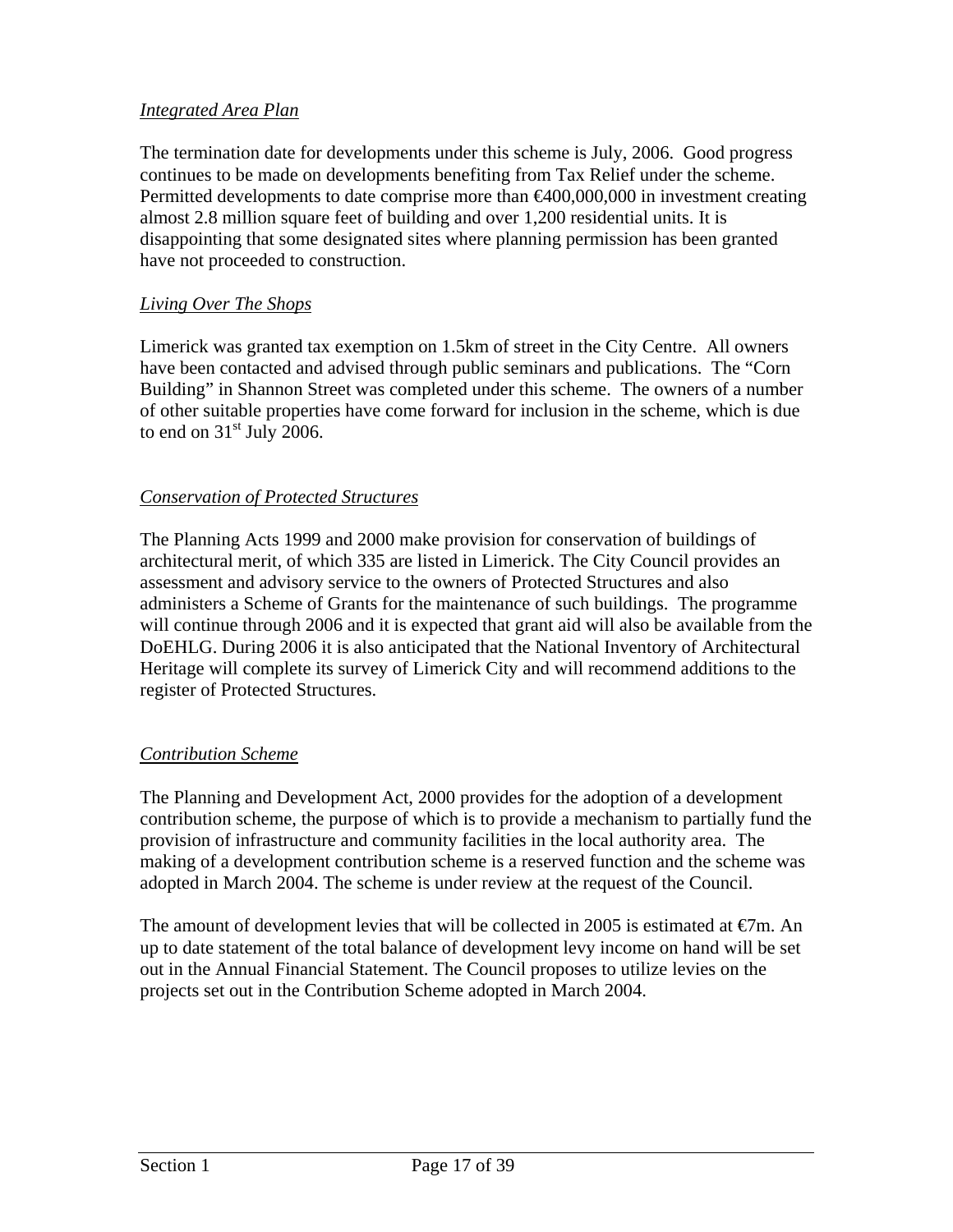## **Development Control**

## *Planning applications*

The Council received 530 planning applications in the first 11 months of 2005, 197 of which, when examined, were declared invalid and returned to the applicants. Many of these concerned developments on tax exempt sites under the Integrated Area Plan adopted by the City Council in March 1998.

Amongst the significant developments granted permission during 2005 were:-

- (1) Redevelopment of the former County Council Offices at O'Connell St.
- (2) Refurbishment of the Royal George Hotel on O'Connell St.
- (3) Hotel, Shopping Centre & Conference facilities at LEDP, Southill

Among the significant applications under consideration at present are:-

- 1. Retail development at Ellen/ Rutland/Michael Street.(pre-planning)
- 2. Development of Hotel at O'Mara Site, Ennis Road

#### *Development under construction*

A number of large developments commenced construction in 2005 including:-

- 1. Development at the corner of Henry Street/Bedford Row former Savoy Cinema site
- *2.* Development of retail park at Childers Road.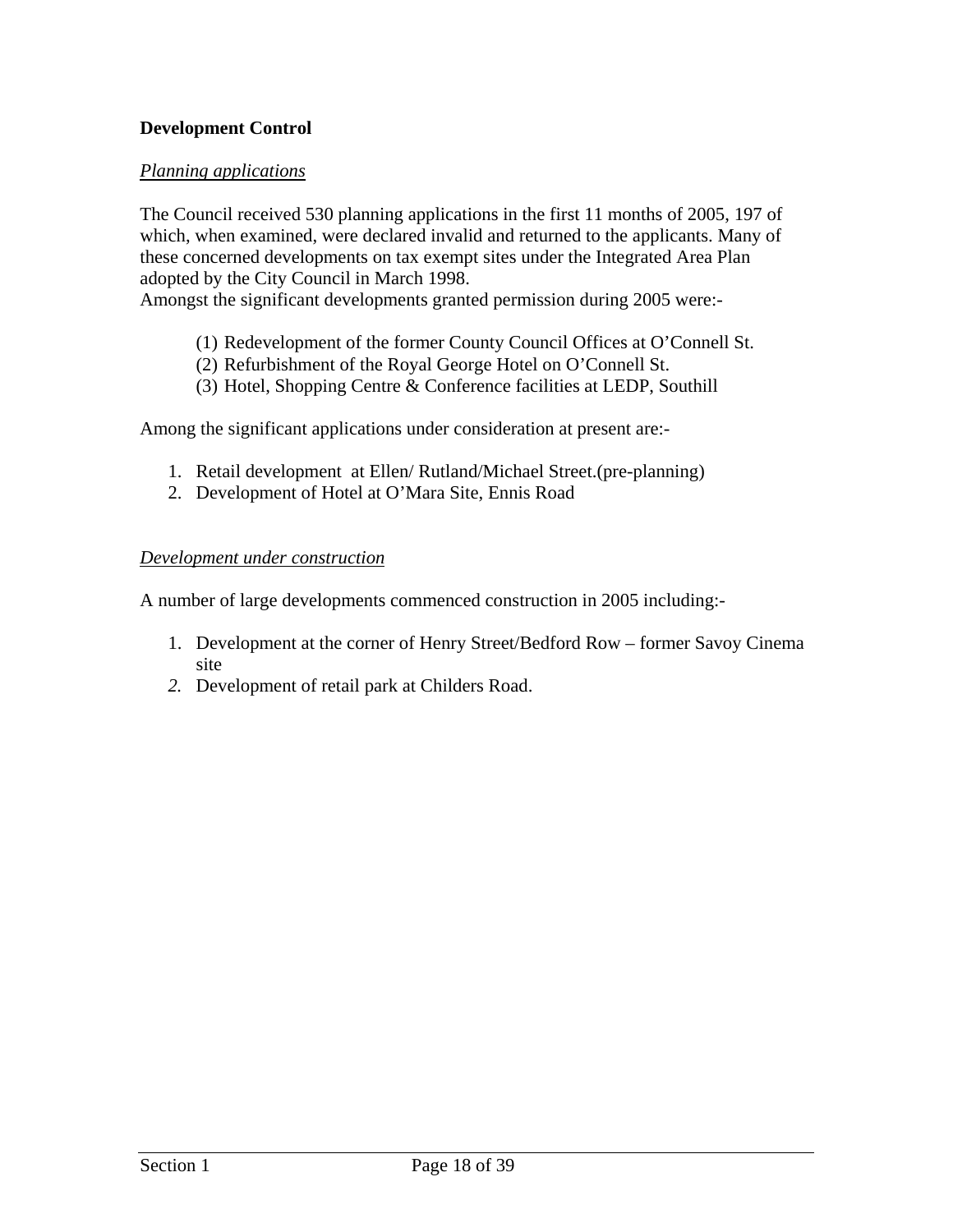## *Community & Enterprise Department*

The Department of Community and Enterprise is charged with achieving a co-ordinated and integrated approach to the social and cultural development of Limerick City via Limerick City Development Board and related programmes and to support Limerick City Council which is charged with leading the process.

## *City Development Board*

#### Review of Limerick City Development Board Strategy

In accordance with Local Government Circular LG 2/05, the member agencies of the Board undertook a comprehensive review of the City Development Board's strategy for the economic, social and cultural development of the city. The review identified key developments at local, regional and national level since the strategies were prepared; assessed their implications and identified what has been achieved to date in terms of implementation. Limerick City Development Board has completed this review and launched its updated strategy in December 2005. The focus of the review was to identify a number of key priorities and actions on which the City Development Board will concentrate over the next three years. These key priorities will form the work programme for the City Development Board up to 2008. Work has already commenced in some areas and will continue in 2006.

## Socio-Economic Profile of Limerick City

The Minister for the Environment, Heritage and Local Government, Mr. Dick Roche T.D. launched the Limerick City Development Board report "Limerick: Profile of a Changing City on Friday 28th January 2005.

The socio-economic profile of Limerick City is the result of the compilation and interpretation of the data from the small area population statistics taken from the 2002 Census.

## Sustainable Indicators Project

This project is lead by the University of Limerick and to date has identified a set of measurable baseline sustainability indicators for Limerick city and environs, and a set of indicators for which data are available for the past and present. Further research is currently underway and will continue in 2006, based in the University of Limerick, the project aims to find out if Limerick's citizens have ideas in developing indicators for inclusion, and an attempt is being made to involve as many people as possible. The Board will publish a report in 2007 which will explain the significance of the indicators, and what they tell us about the development of the city.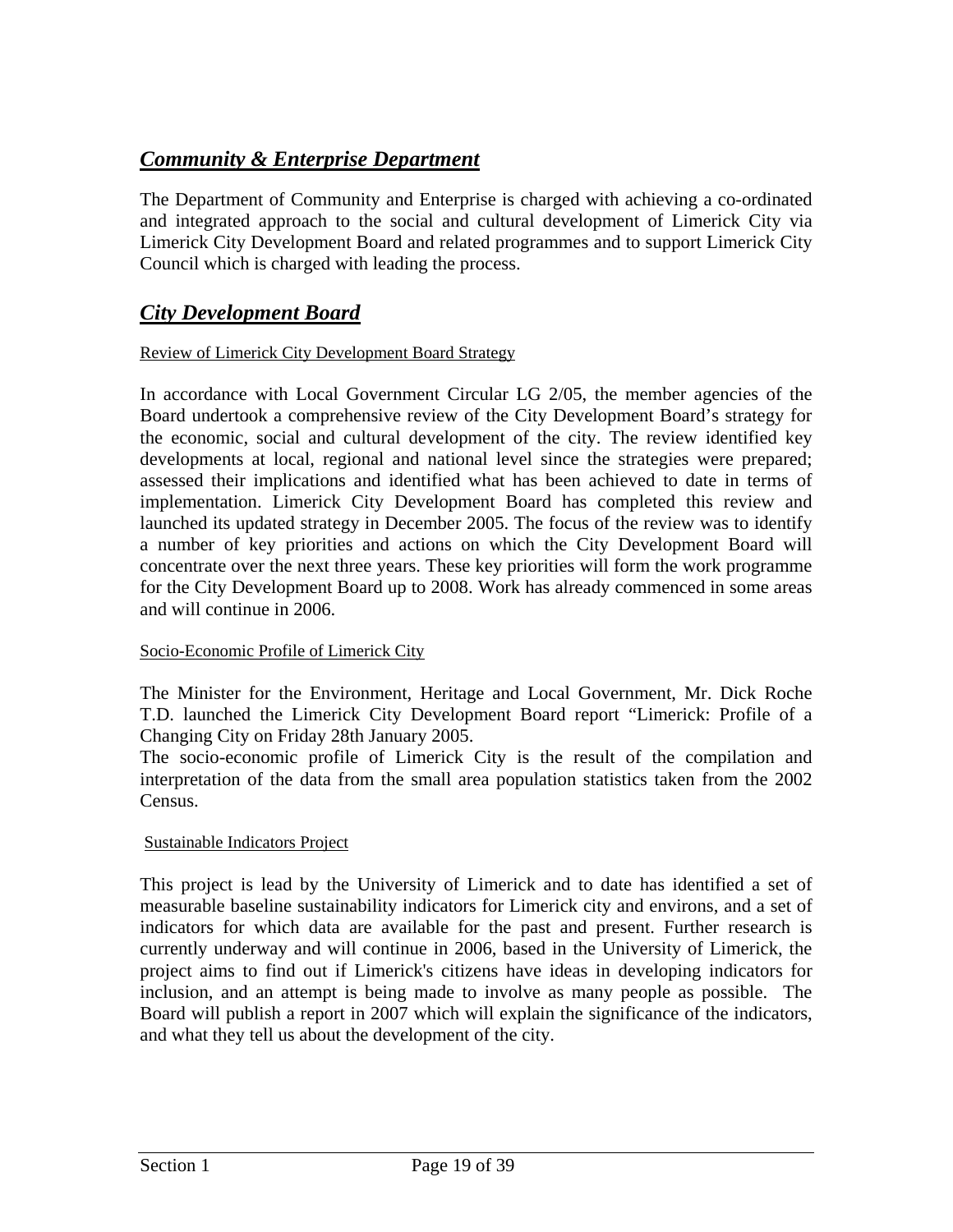## Local Anti-Poverty Strategy (LAPS)

A Local Anti-Poverty Strategy, was developed by Limerick City Development Board. The project focuses primarily on four statutory agencies and three communities who, working in partnership, will develop and implement four programmes:

- 1. An "Employment Linkage Programme"
- 2. A programme to create sustainable and secure communities
- 3. A "Healthy Communities Programme"
- 4. A programme to identify and share good practice in tackling educational disadvantage.

Work will continue in 2006 to source funding and rollout the project.

#### Survey of Persons with Refugee and Leave to Remain Status in Limerick City

A report was commissioned by the Reception and Integration Agency, Dept of Justice, Equality and Law Reform in partnership with the Limerick City Development Board to undertake a comprehensive study of persons who have received refugee or leave to remain status in Limerick City. This research project is the first of its kind in Ireland and will focus on service provision in the four key areas of education, employment, health and housing. The findings of report will be published by the end of 2005.

#### City of Learning

There are two key, interdependent purposes to establishing Limerick as a Learning City. The first is to support social and economic regeneration, by promoting awareness and understanding of how Limerick is changing and how the different elements of city life can interact more effectively in order to shape its future. The second is to support Lifelong Learning in Limerick, by encouraging individuals, groups, employers and institutions to involve themselves in learning throughout their lives. A data base on learning in the City will be completed in 2006. Consultation will commence on drafting a Strategy for Limerick as a City of Learning.

#### Civic Leadership Programme

Limerick City Development Board in conjunction with Limerick Civic Trust will develop and organise a leadership training course designed for a select group of young adults from marginalised communities in Limerick City that have demonstrated leadership potential in 2006.

#### Making Limerick a Healthier City

The Healthy Cities project in the European Region has shown the value of a holistic approach in the face of growing health challenges. It is an effective and popular mechanism for promoting policies and programmes based on health for all at local level.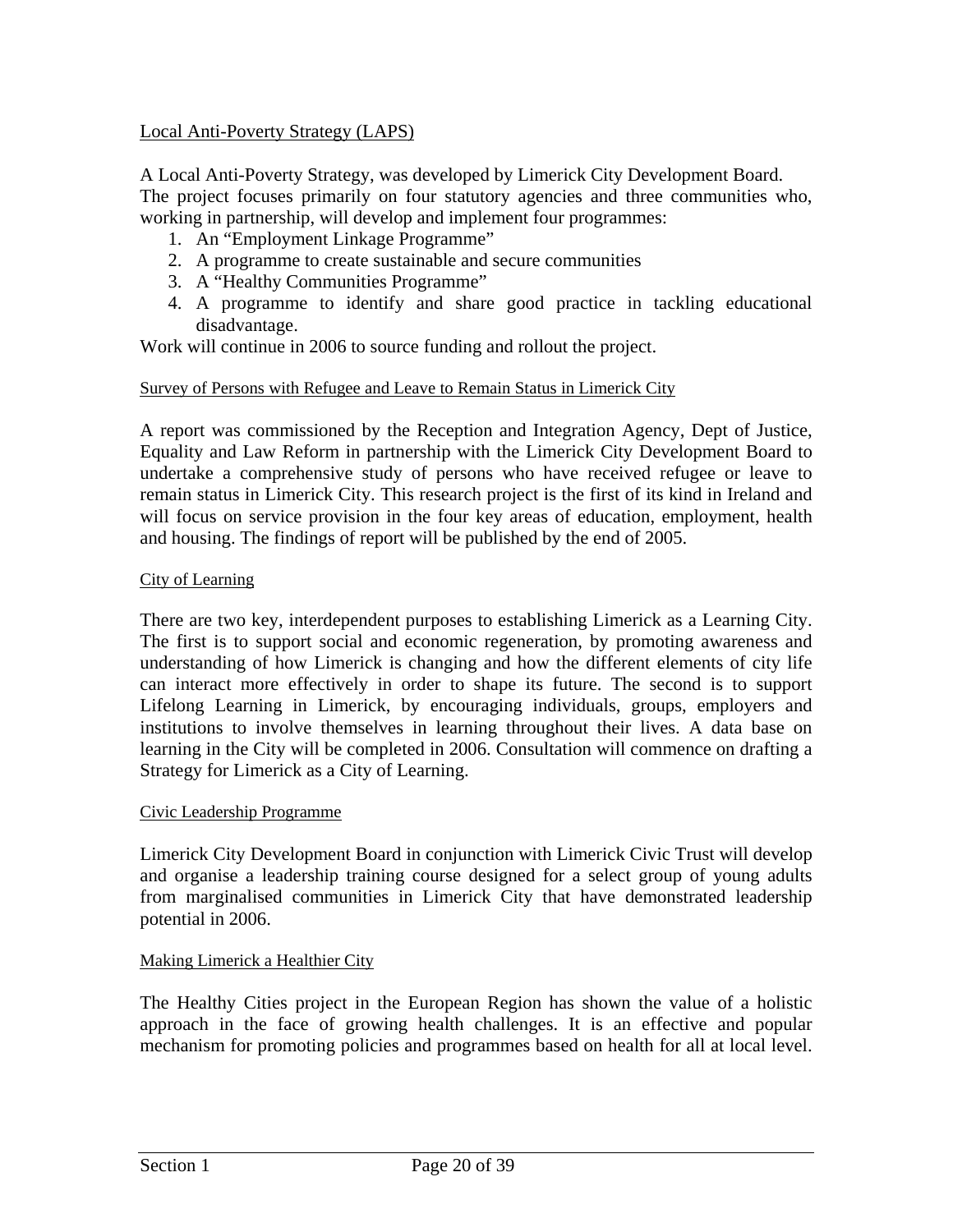As part of this work to raise awareness among vested groups influencing the health of the population, a series of seminars were held in 2005 to consider the potential of making Limerick a healthier city. Each seminar examined unique facets of the World Health Organisation's concept of a Healthy City, the merits of Social Capital in neighbourhoods and also contrasts the health of the citizens of Limerick with that of other cities. Work will continue in 2006 to apply for associative membership of the Healthy Cities Network.

## *RAPID Programme*

RAPID stands for "Revitalising Areas through Planning Investment and Development". It is a national programme which targets 45 of the most disadvantaged areas in the country. There are three RAPID Programme areas in Limerick City, with a RAPID Coordinator in each area:

North Limerick City Area: Moyross, Ballynanty, Kileely and Thomondgate City Centre: Kings Island and Watergate Flats

South Limerick City Area: Southill, Our Lady of Lourdes, Our Lady Queen of Peace and St. Saviours

In 2005 the RAPID Programme has assisted in securing various funding for projects in the three Limerick RAPID areas:

- Leverage Funds: over  $600,000$  has been allocated across the three RAPID areas under the following schemes:
	- o Housing Estate Enhancement Scheme
	- o Playground Scheme
	- o Traffic Calming Scheme
- Kings Island Crèche:  $\epsilon$ 900,000 from Dept of Justice, Equality and Law
- Moyross Community Enterprise Creche:  $\bigoplus$ . 2m from the Dept of Justice Equaity and Law Reform
- Ballynanty Family Resource Centre Creche: €1.2m from the Dept of Justice Equality and Law Reform
- St Mary's Rugby Club: €27,000 from Dept of Arts, Sports and Tourism
- Athlunkard Boat Club: €5,000 from Dept of Arts, Sports and Tourism
- The Alms Houses have been provided by Limerick City Council to St Mary's AID Ltd. to provide services to the community at present being delivered from the Action Centre in Nicholas Street.

In June the Dept of Justice, Equality and Law Reform launched a Community Based CCTV scheme which will allocate up to  $\epsilon$ 200,000 to successful applicants for the development of CCTV scheme in RAPID areas.

In 2006, further funding is expected for RAPID areas through the RAPID Leverage Fund for projects relating to housing estate enhancement, community safety, playground development and road safety.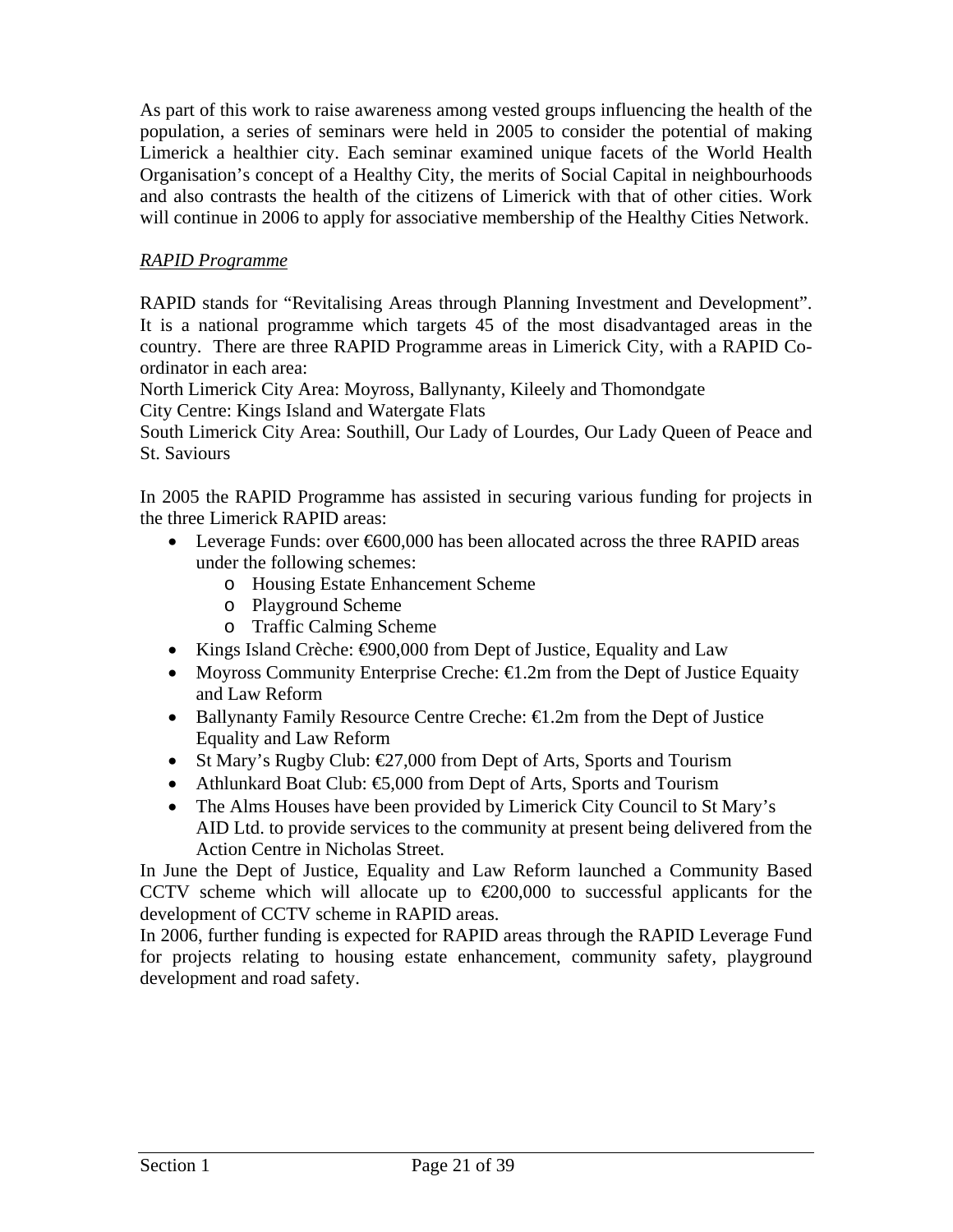## *Social Inclusion Unit*

The Social Inclusion Unit was set up in March 2002. Social Inclusion Units (SIUs) are funded directly by the Department of Environment, Heritage and Local Government as a pilot under the Programme for Prosperity and Fairness. The overall aim of the SIU is to broaden the role of Limerick City Council in tackling social exclusion and poverty in Limerick City. Included in the 2006 programme of work will be the continuation of a number of ongoing projects:

#### Customer Satisfaction Survey

To carry out a customer satisfaction survey on the service provision of Limerick City Council. In conjunction with this a customer Complaints System will be devised. The information from the surveys will allow each department to develop its services to the public in a tailored manner.

Profile of the Housing Waiting List The Housing Waiting List data will used to develop a housing waiting list profile.

#### Discussion paper on anti-social behaviour

The SIU has produced this discussion paper with recommendations on how anti-social behaviour can be tackled by the Council and also citywide in the context of the LAPS. The SIU will be working with the Research Officer in the PAUL Partnership on best practice in 2006.

Submission to the Combat Poverty Agency

Limerick City Council Social Inclusion Unit will work with other Social Inclusion Units to prepare a submission to the Combat Poverty Agency as part of the new National Anti Poverty/Inclusion Consultation Process.

National Disability Funding

SIU facilitate sections to compile a submission for funding for next year's allocation of National Disability Funding.

#### *Limerick City Childcare Committee*

'Schools Out' is a training manual and DVD/Video was developed by the Co-coordinator of Limerick City Childcare Committee was launched in 2005 by the Minister for Defence, Mr Willie O'Dea, T.D. in the presence of the Deputy Mayor of Limerick, Cllr. Kieran O'Hanlon.

A complimentary resource to the School's Out resource – a School Age Childcare Code of practice was developed this Autumn.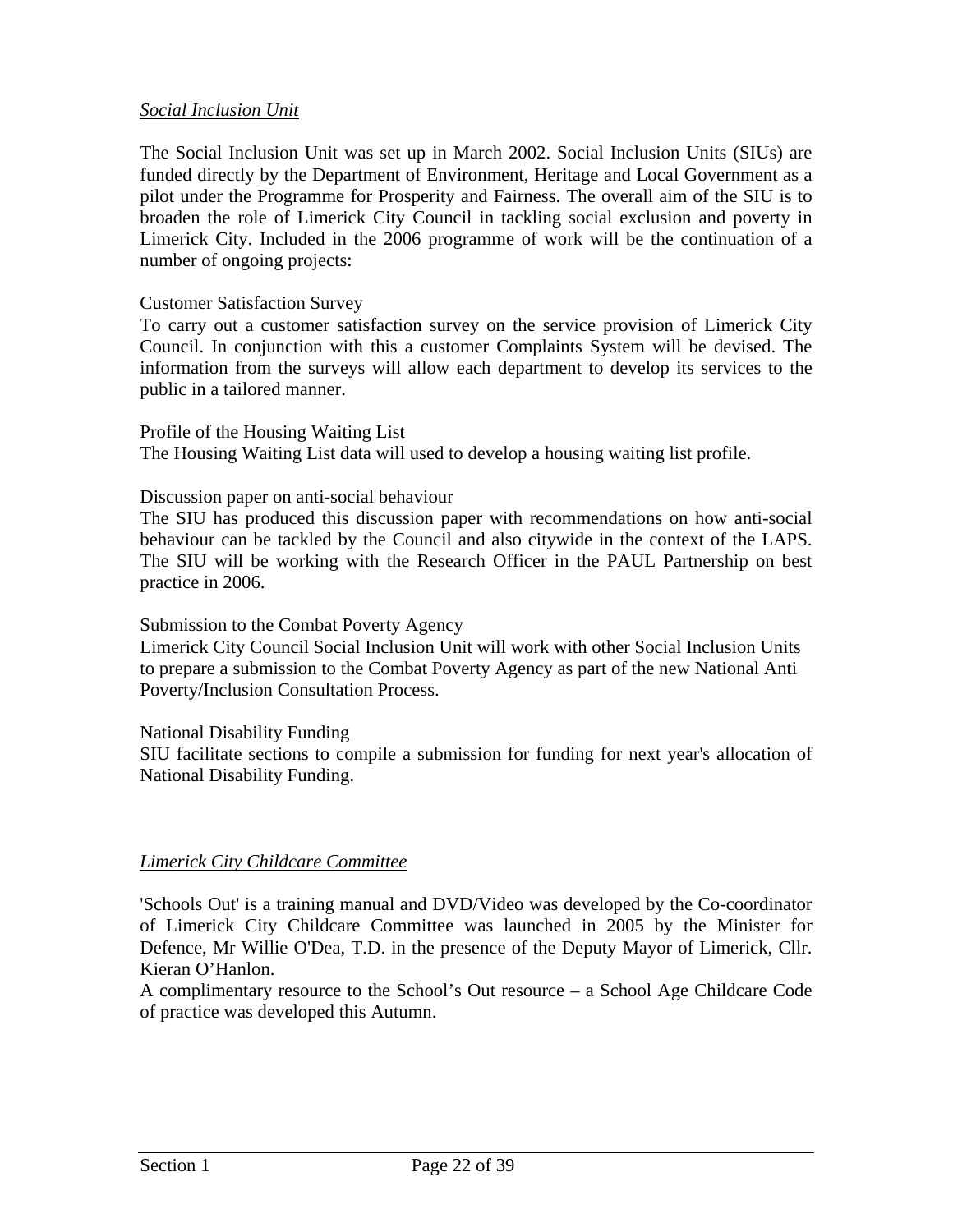A Guide to Childcare Training Paths was launched on the 29th November 2005. The guide summarises potential career opportunities within the childcare profession.

Training and Networking events organised in 2005 including Anti Bias Training, FETAC Level 5 School Age Childcare Training, FETAC Level 6 Supervision in Childcare, First Aid Training, Conferences by Dr Richard Woolfson on Childhood Behavior and Disability, Employment Legislation. A mentoring programme for childcare providers was initiated in partnership between the City Enterprise Board and the Childcare Committee, and will continue into 2006

Limerick City Childcare Committee worked in conjunction with the University of Limerick and undertook a Study of the accessibility and sustainability of childcare within Limerick City in Spring 2005. Work will continue in 2006 to develop this further.

Limerick City Childcare Committee worked to promote Equality and Diversity, organizing a number of events. Programmes for the promotion of Equality and Diversity will be developed in 2006

#### *Community Forum*

Limerick City Community Forum was formed in 1999 under the Directorate of the Community and Enterprise Department. The Forums were established in accordance with the guidelines of 'Better Local Government' The main function required of the Forums is to be the representative body of the Community and Voluntary Sector within the local council structures. Limerick City Community Forum has three representatives on Limerick City Development Board, the Forum is represented on working groups of Limerick City Development Board.

The Community Forum is funded from the Department of Environment Heritage and Local Government through Limerick City Development Board. The amount received for 2005 is €33,220.

A full operational review of Limerick City Community Forum was completed in 2005 and the restructuring of the forum will go ahead in 2006. A part-time development worker has been employed. Throughout the year the Forum will be developing a mechanism for community consultation in Limerick City.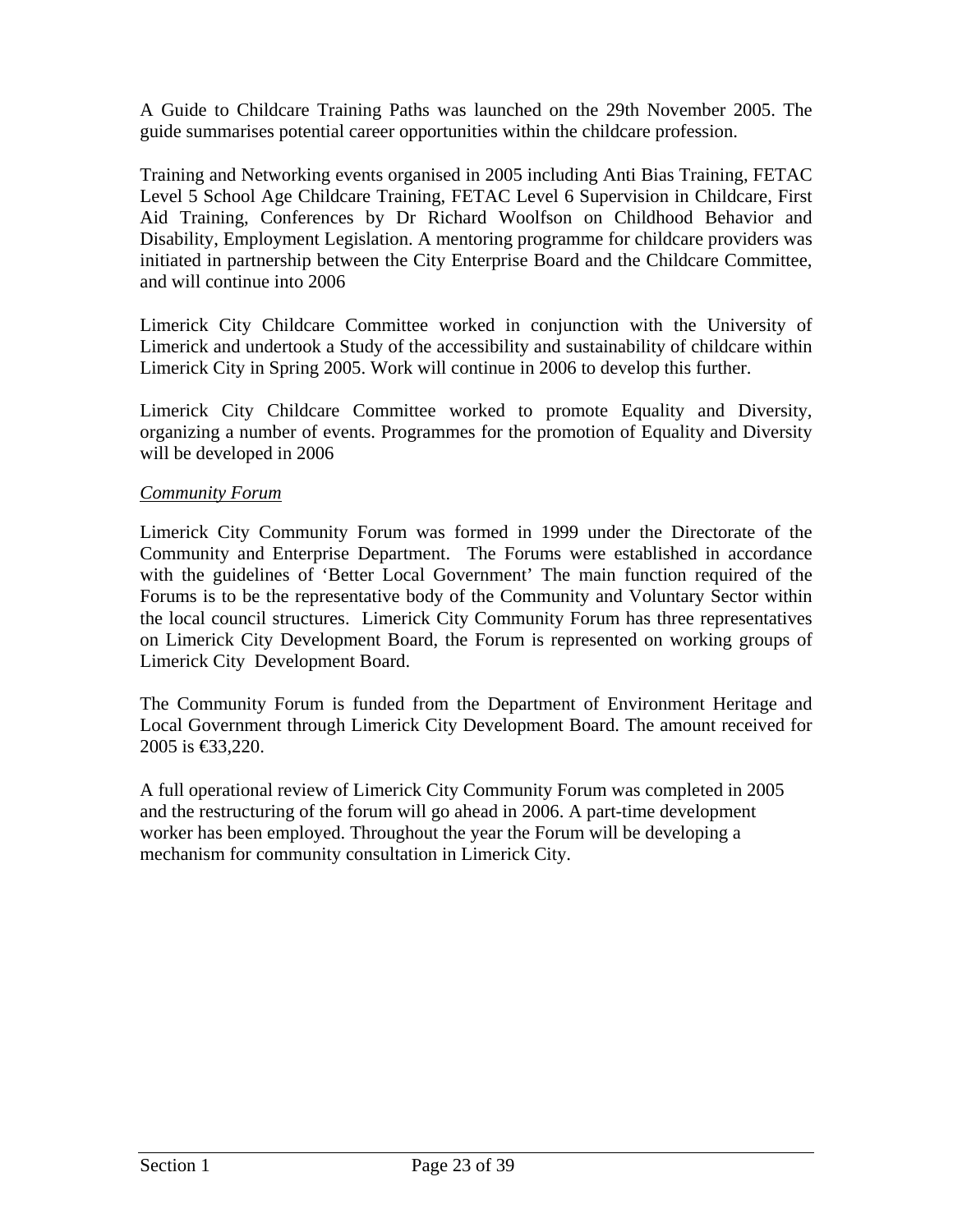## **ENVIRONMENTAL POLICY**

*"The overall aim of the Environment Department is to promote the conservation and improvement of the environment and enhance the business environment upon which that population depend for a livelihood"* 

#### *Regional Waste Management Plan*

Limerick City Council adopted the Regional Waste Management Plan on  $12<sup>th</sup>$  September 2001 under the Waste Management (Amendment) Act, 2001. This Plan is currently being reviewed and the draft replacement Plan was launched for public consultation on the 3rd October, 2005. Following the public consultation process a replacement Plan will be published early in 2006.

Limerick City Council and the Environmental Strategic Policy Committee members have received a CD version of the draft replacement plan.

Limerick County Council, as the Lead Authority for Waste Management in the Region has established a project team to roll out the implementation of the Plan. Limerick City Council contribute financially to the costs of the project team and participate fully on all technical, operational and policy committees to ensure that the interests of the city are reflected in all areas of the Plan.

#### *Presentation of Waste Bye-laws 2005.*

The Presentation of Waste Bye-Laws were adopted in March, 2005, and came into operation in May, 2005.

#### *Waste Collection Permit Regulations, 2001*

The permits granted to Waste Collectors operating in Limerick City, under the Waste Management (Collection Permit) Regulations, 2001 have ensured that a dry recyclable collection service is now available to the citizens of the city.

#### *Environmental Awareness and Education*

Limerick City Council will continue to work towards the implementation of the principle of reduce, recycle and recovery of waste generated in accordance with its Waste Management Plan. This is also in line with the Council's strategy of continuing to work with homes, schools and businesses in relation to litter and waste. Among the initiatives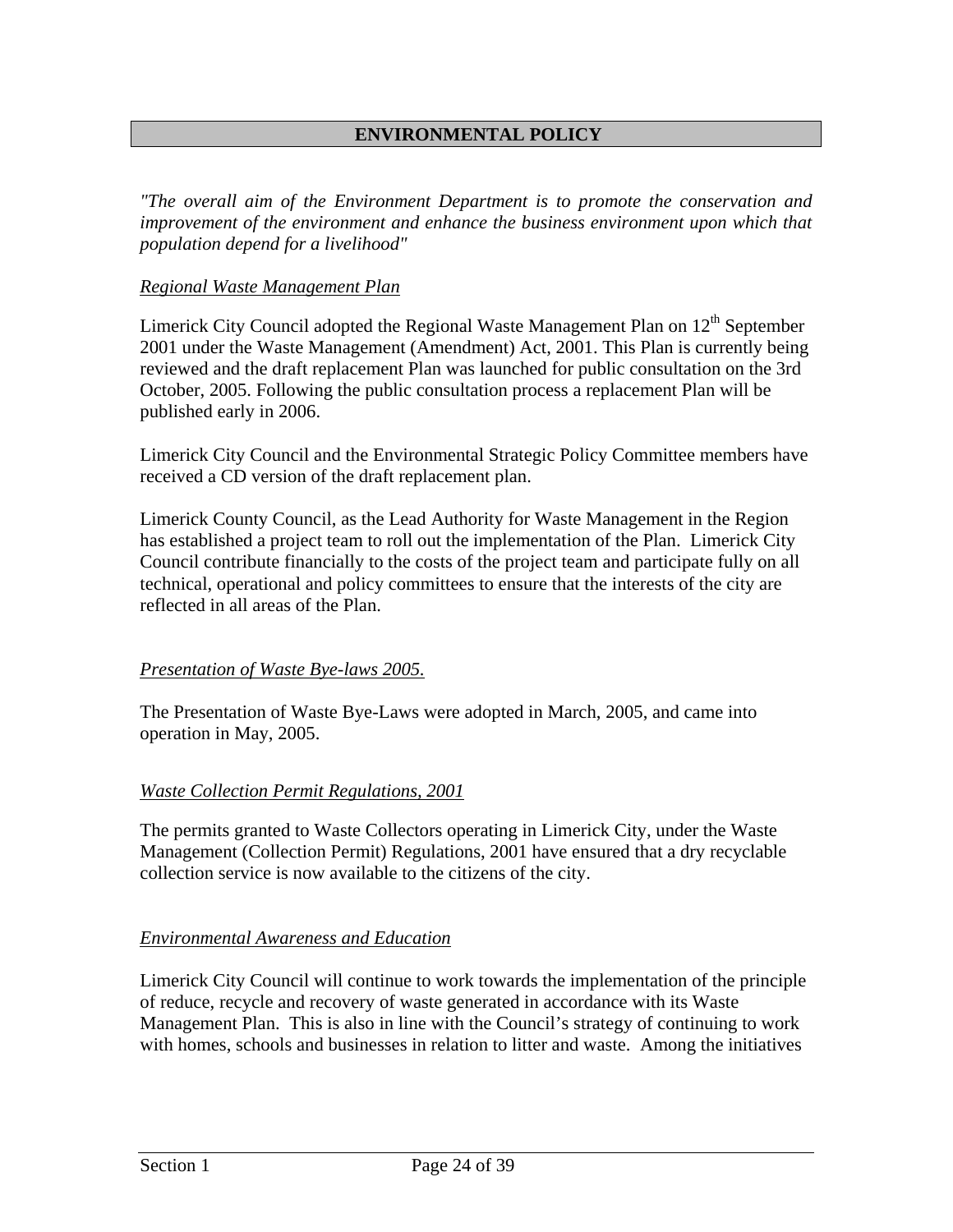proposed for 2006 is ongoing work with the Green Schools Programme in the city and participation in waste reduction initiatives such as home composting and real nappy week.

## *Recycling Facilities*

To date Limerick City Council has provided 19 bring bank sites in the city and a mini Recycling facility at Park Road. A pilot scheme of introducing textile banks at bring bank locations was introduced in late 2005 and its progress will be monitored in 2006. Consultation is continuing in relation to the proposed Recycling Centre site on the Childers Road.

## *Westfields Wetlands*

Interpretive Signage was erected in 2005 following the installation of the viewing platform in 2004. The City Council will continue to monitor and evaluate the Westfields Wetlands.

## *Longpavement Rehabilitation*

Limerick City Council has received a licence from the Environment Protection Agency (EPA) to rehabilitate and restore the closed landfill site at Longpavement. Work has already taken place and further work will be carried out in 2006 on the implementation of the licence conditions. The total cost of this project will be in excess of  $\bigoplus$ .5m.

## *Litter Pollution*

During 2005 a dedicated enforcement unit within the Environment Department has been established to deal with litter, illegal dumping, implementation of Plastic Bag Levy, Coal, derelict sites, illegal transport of waste, auditing of Waste Permit Holders and other litter/waste related issues. The unit is staffed by three Enforcement Inspectors, one Assistant Engineer and administrative backup.

## *Air Pollution*

Limerick City Council has four air monitoring stations, Moyross, Southill, City Centre and the Park Road Depot, where smoke and sulphur dioxide are continuously monitored. The results produced over the years have never exceeded the levels allowed.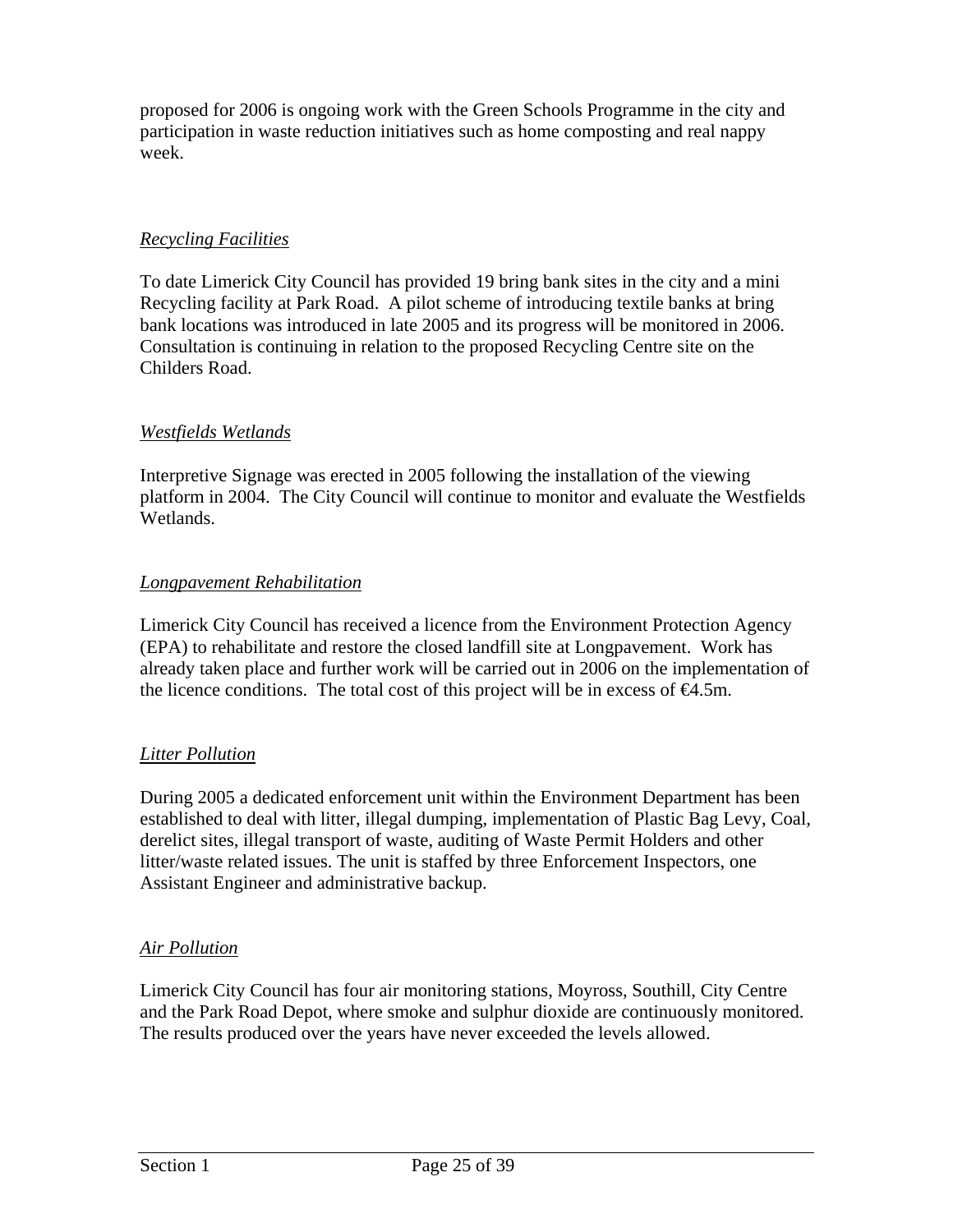Since regulations governing the ban on the marketing, sale and distribution of bituminous coal in Limerick City and its adjoining built-up areas were introduced, the air quality has improved further. The council will continue to enforce these regulations in 2006.

## *Cemeteries Department*

Major improvements to pathways and driveways, in both Mt. St. Oliver and Mt. St. Laurence, were completed in 2005. Additional grave spaces will be developed in 2006.

## *Fire and Rescue Service*

The Service has four broad areas of activity that are mutually supportive in the delivery of an integrated service to the public:

- Fire & Emergency Operations;
- Fire Prevention, Building Control and Dangerous Buildings;
- Major Emergency Planning;
- Fire Service Mobilisation and Communications

## *Fire & Emergency Operations*

Achievements for 2005 include**:** 

- Radio communications with Fire Brigade vehicles were enhanced with installation of an additional radio base station at Woodcock Hill
- The following equipment was procured in 2005 to enhance service delivery
	- o General purpose utility vehicle
	- o 2 Thermal Imaging Cameras
	- o 3 Automatic Cardiac Defibrillators
- The service successfully attended 1618 incidents from  $1<sup>st</sup>$  January to 30<sup>th</sup> November 2005.
- A number of training courses were provided for all staff in the following areas
	- o Methods of Instruction
	- o First Responder
	- o Block Training
	- o Senior and Junior Officers Courses
	- o Hot Fire Training
	- o Swift Water Instructor
	- o High Reach Appliances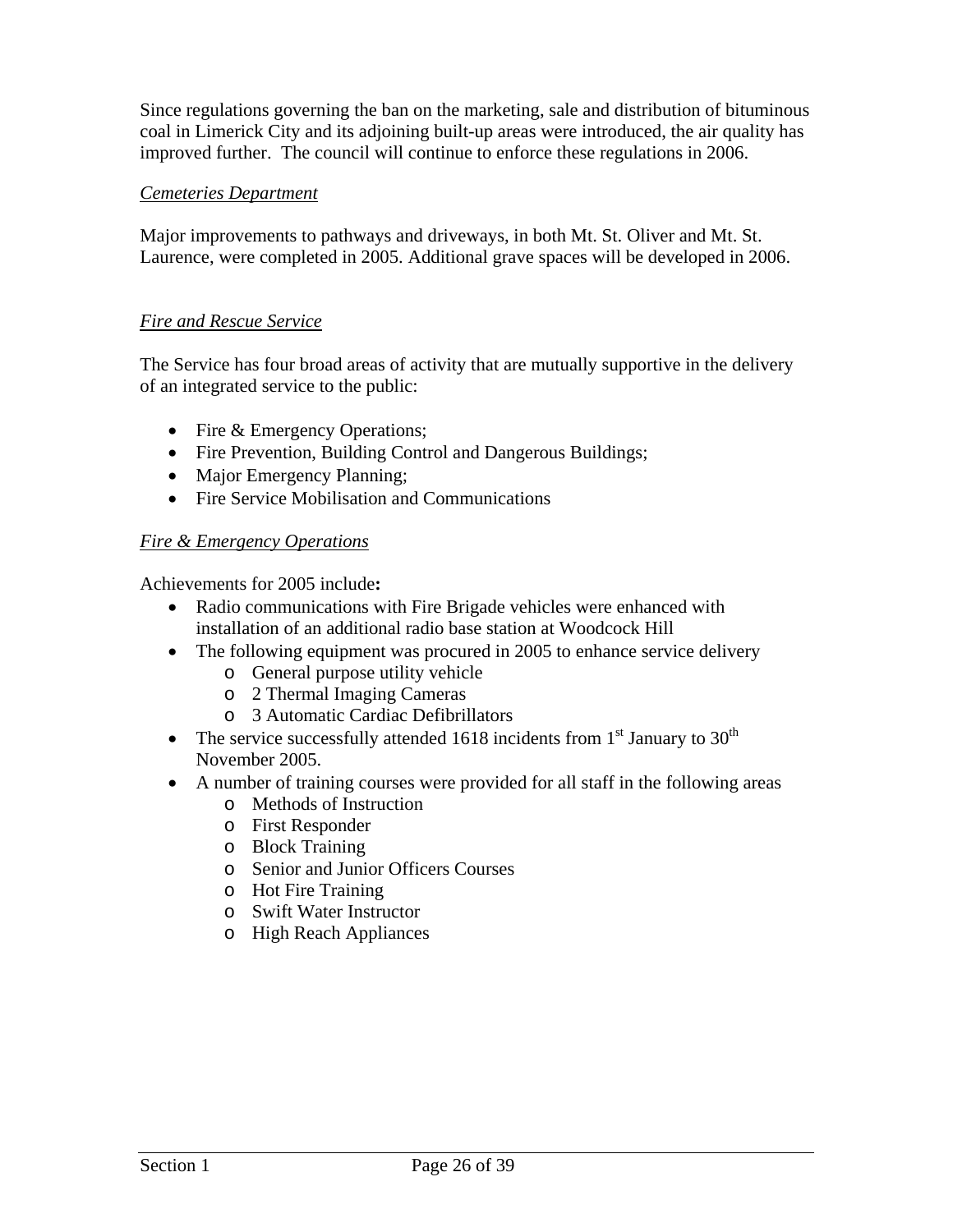Plans for 2006 include:

- Achieve ISO 9001 quality assurance.
- Implementation of Benchmarking;
- Achieve a standard fire & rescue equipment inventory on the first turnout of fire appliances;
- Continue the roll out of swift water rescue training for Fire-fighters;
- Further enhancement the training regime within the Fire Brigade;
- Maintain and improve on standards of health and safety:

## **Fire Prevention, Building Control & Dangerous Buildings Department**

The function of the Fire Prevention  $\&$  Building Control  $\&$  Dangerous Buildings Department is to ensure the health, safety and welfare of people who occupy or use buildings, through ensuring the reduction of fire risk, proper means of escape, the access for people with disabilities and the conservation of fuel and energy.

## **The services provided in 2005 included:**

- **Licensing of Premises:** Inspected 100% of licensing applications received;
- **Planning Applications:** Assessed 100% of applications received;
- **Fire Safety Certificate Applications:** Assessed 100% of FSC applications received, (119 at 02/12/05);
- **Building Control:** 30% of premises for which commencement notices were received were inspected. (The national target is a minimum of 12.5%).
- **Public Advice & Complaints Service:** 19 complaints were investigated and reported on;
- **Part M of the Building Regulations:** All planning applications referred to the Department were examined for conformity with Part M of the Building Regulations;
- **Dangerous Buildings:** 24 inspections were carried out and reported on, (up to 02/12/05.

## **Objectives for 2006 include:**

- Continue the high rate of assessment of Fire Safety Certificate applications;
- Continue to improve upon the percentage inspection rate of premises for which commencement notices are received;
- Investigate the feasibility of utilising a geographical information system (GIS) to improve building control and fire prevention premises records;
- Pursue funding for the extension and modifications of the Fire Station to improve the capacity for Fire Prevention and Building Control services, administrative efficiency to improve access for the public generally and for people with disabilities in particular.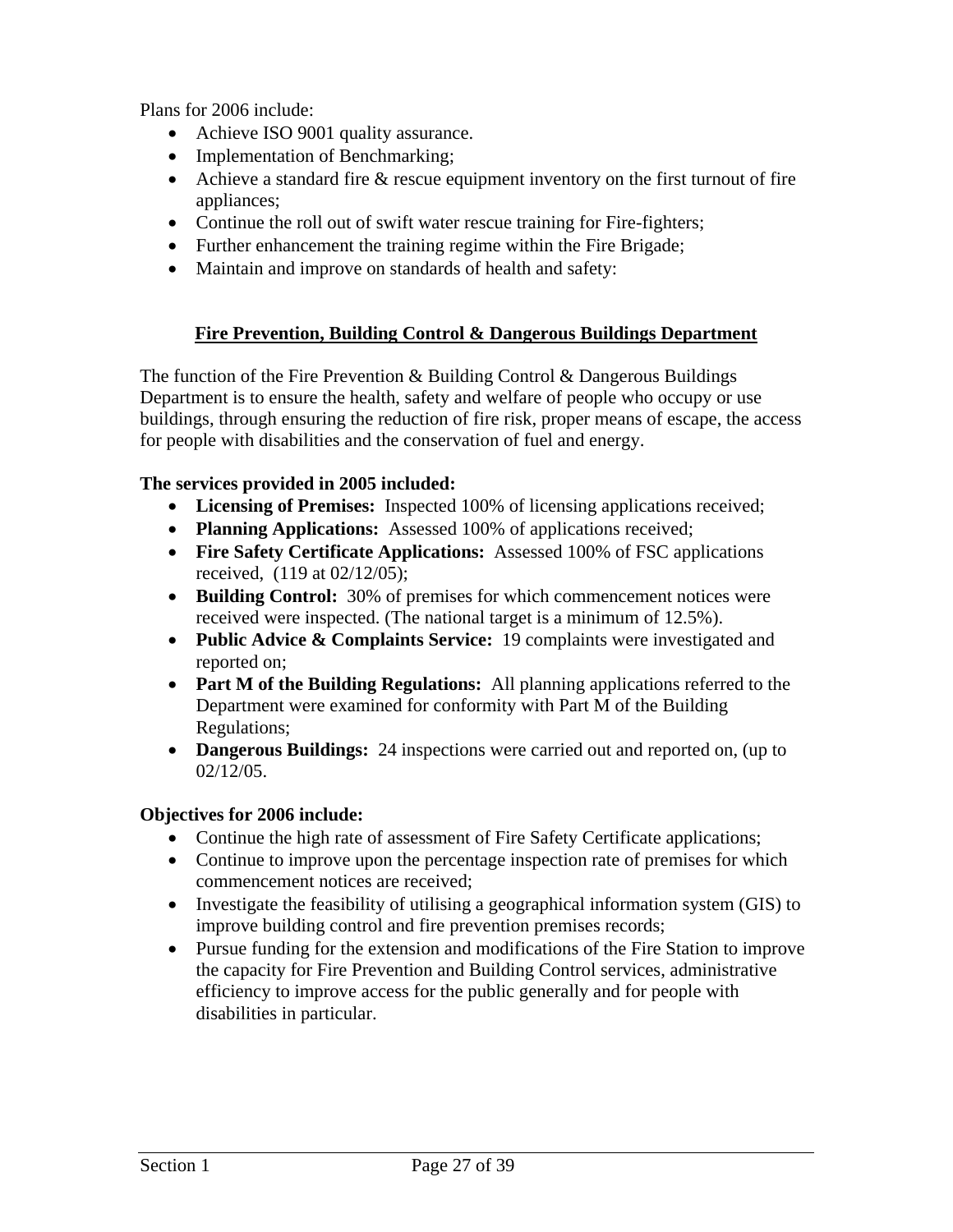## *Major Emergency Planning*

The Fire & Rescue Service leads the implementation of Limerick City Council's Major Emergency Plan and provides administrative and secretarial support to the Mid West Inter-Agency Major Emergency Planning Group.

#### **Achievements for 2005 include:**

• The Mid West Inter-Agency Major Emergency Planning Group contributed to the development of the new National Framework for Major Emergencies.

#### **Objectives for 2006 include**:

• Implementation of the requirements of a new national framework for major emergency management which is currently being finalised.

## **Fire Service Mobilisation and Communications**

The Munster Regional Communications Centre (MRCC) is located at the City Fire Station. The MRCC Project was set up to improve the speed of response and efficiency of the call-out system for the fire authorities in Munster and became operational in December 1992.

The Centre currently mobilises 65 retained fire stations throughout Munster and 3 full time stations in Limerick City and Cork City. Waterford City's full time and retained station is in the process of being brought into the system.

The phase of the MRCC Project, being implemented at present, involves the installation of a new microwave alerting and mobile radio and data networks for Counties Clare, Kerry, Waterford, North Tipperary, South Tipperary and Limerick.

#### **In 2005, achievements included**:

- Contract awarded for a geographic information system;
- There have been significant developments of management information systems in accordance with the requirements of the MRCC and the participating fire authorities;
- Integration of Cork City was completed and Waterford City is almost complete;
- Award of ISO 9001: 2000 has been achieved over all business areas;

#### **Plans for 2006:**

- Development of Management information system, specifically regarding the integration of fire reporting systems with the fire authorities;
- Further development of management information system analysis tools both internally in the MRCC and externally for the participating authorities;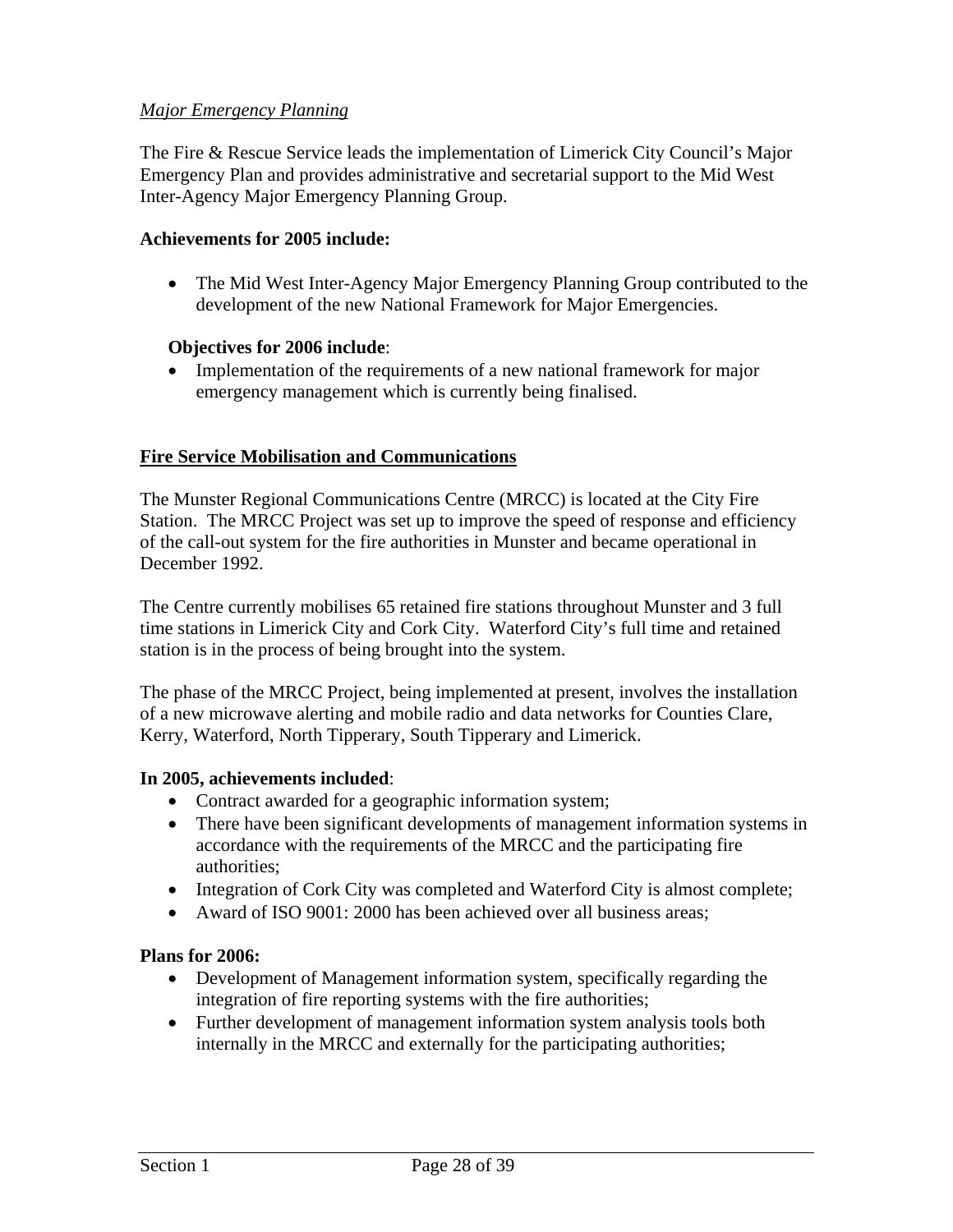- Maintenance and development of ISO 9001 standard;
- Implementation of GIS and mobile data projects
- Development and implementation of Return on Investment Analysis on training programmes in the MRCC;

## *Civil Defence*

The Civil Defence provides emergency relief and support, when called upon by City Council and other civil authorities and helps to ensure the continued operation of vital services and the maintenance of public life during major emergencies.

#### **Achievements in 2005 included:**

- Provided ambulance cover for local, inter- provincial and national rugby matches at Thomond Park and other venues;
- Provided crowd and traffic control personnel for the J.P. Mc Manus Charity Invitational Golf Pro-Am;
- Continued the provision of transport for the Chernobyl Children Project;
- Participated in the boating competitions in Roscommon, auxiliary fire service competitions in Skibbereen and an all services competition in Portlaoise.

#### **Plans for 2006 include:**

- Continue training of members in the use of cardiac defibrillators and first aid equipment;
- Development of water rescue capacity further;
- Continue to support community activities and to enhance the capacity of the service to respond as a second line emergency service.
- Implement programmes in accordance with the National Strategic Plan.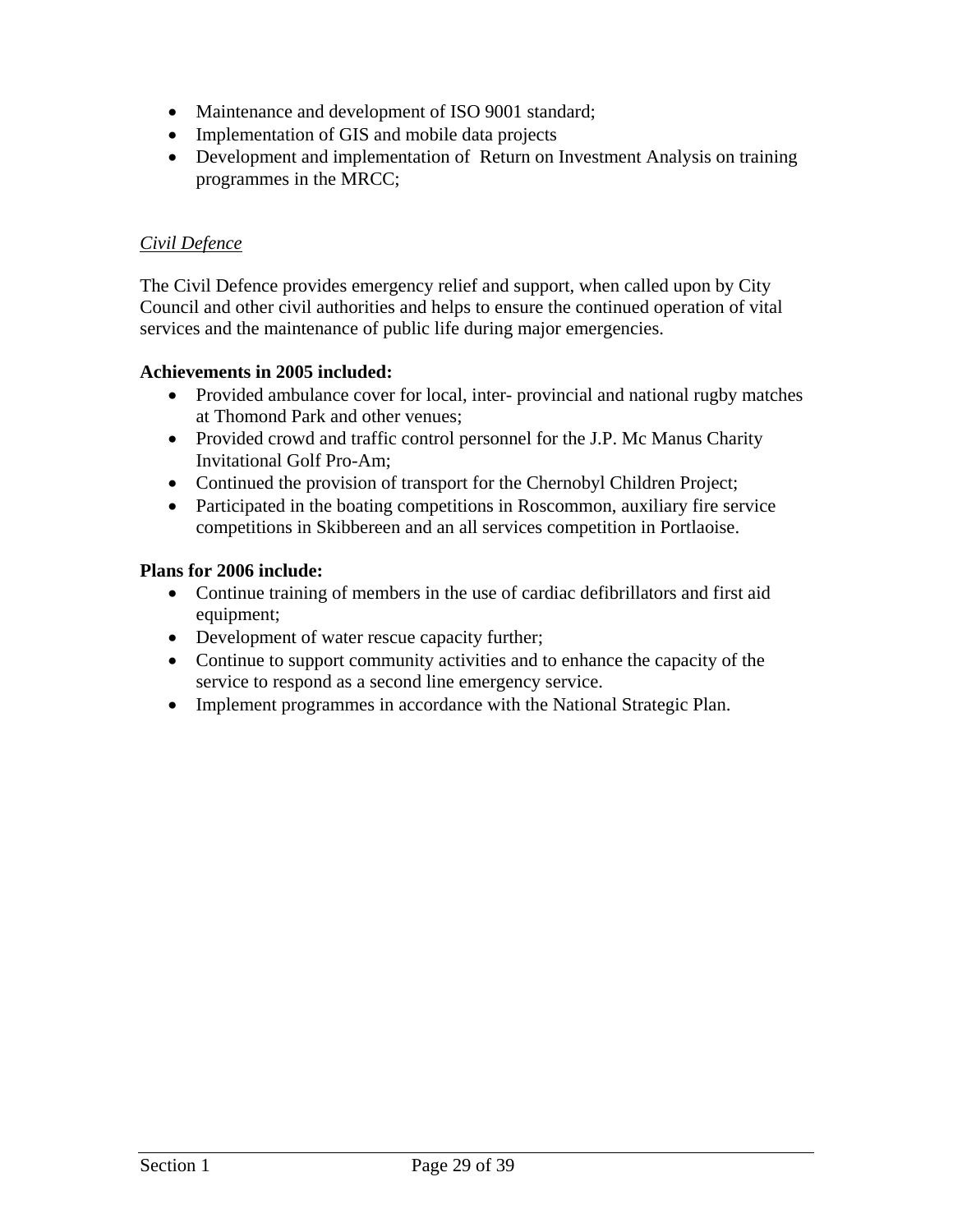## **CULTURAL & SPORTING POLICY**

## *Sports and Recreation Policy Framework Plan*

The Limerick City Sports and Recreation Policy Framework Plan was approved by Limerick City Council on the 3rd May, 2005. The standards of all recreational amenities and facilities in the city and the environs were audited and assessed in the course of its preparation. The Plan puts forward appropriate policies for the provision, management and maintenance of recreational facilities.

## *Playground Facilities and Public Parks*

The playground in the Peoples Park continues to provide large numbers of children in the city and its environs with a valuable amenity. A grant of  $60,000$  was approved under the Local Authorities Playground Grants Scheme, 2005, for improvement work at this playground.

An amount of €30,000 in National Disability Funding was also made available by the Department of the Environment, Heritage & Local Government, to install some additional playground equipment (on universal accessibility principles) in O' Brien Park. This work was completed in November, 2005.

The Council are pursuing the development of Shelbourne Park in consultation with local residents and elected members from the area, and grant approval towards the provision of a playground there was received in 2004. The Part 8 Planning Process for park development was completed in October 2005, and work will commence in 2006.

A number of play areas were provided in 2004/2005 under the Rapid Playground Grants Schemes. Those completed to date are: Lee Estate, John Carew Park, Shanabooley Road, and Tara/Mungret Court.

## *City Enhancement Scheme*

Additional hanging baskets, boxes and tiered containers were provided in 2005 as part of the City Enhancement Scheme. These were provided on Cruises Street, Spokane Walk, Athlunkard Bridge and O' Connell Street and these colourful floral displays were the subject of much favourable comment. An additional provision of  $\epsilon$  5,000 has been made in the 2006 Budget to facilitate the further development of this scheme.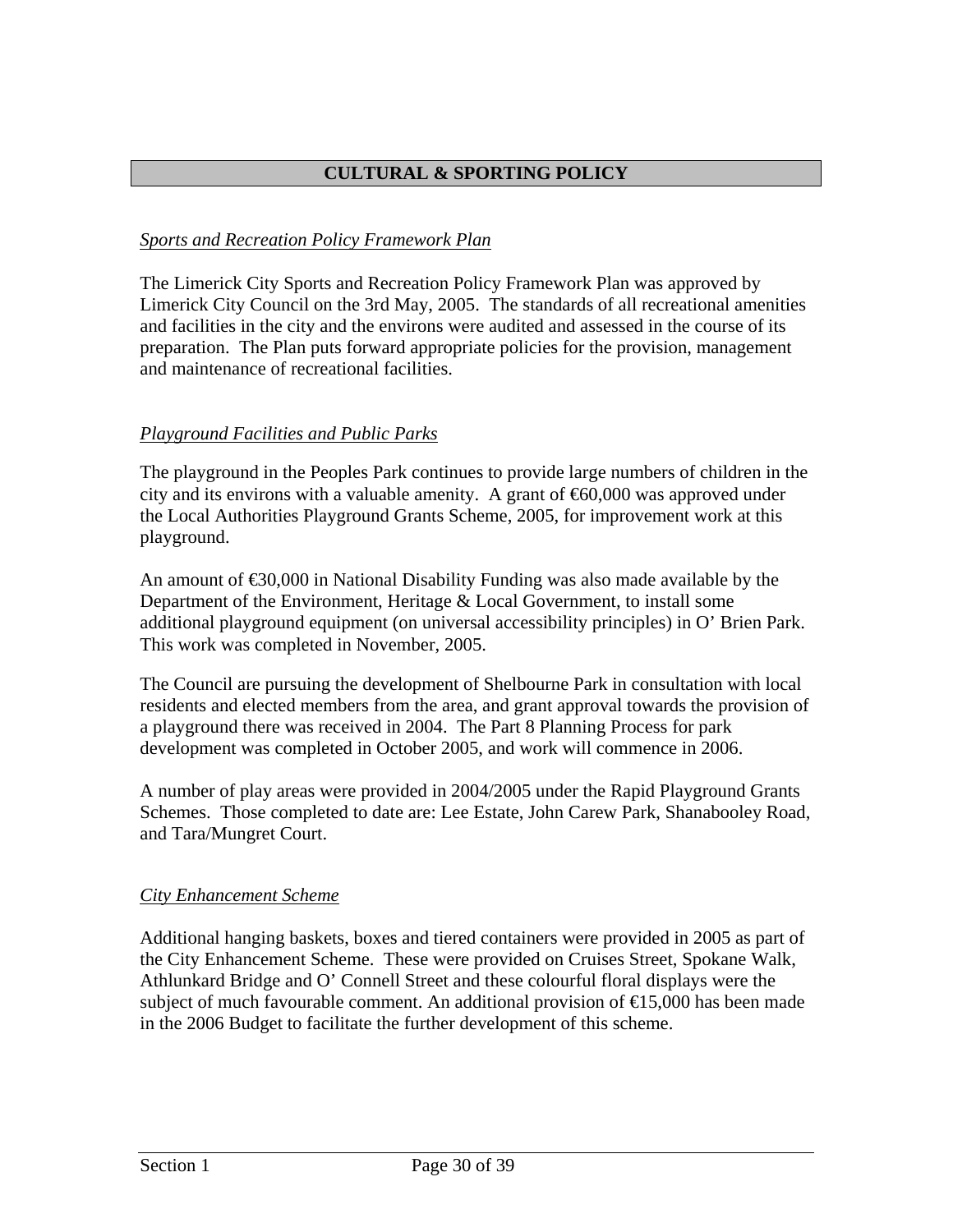The Limerick Looking Good Environment Competition entered its second year in 2005. This covers city streets, residential areas, residential front gardens and special category nominations under a number of headings. This competition links into the Department of the Environment, Heritage and Local Government's City Neighbourhood's Competition which is held annually.

## *Municipal Golf Course*

The current management arrangement is now in place for three years and is working well. The newly refurbished clubhouse at the course was officially opened by Mr. John O' Donoghue, Minister for Arts, Sports and Tourism, on the 13th May 2005. This attractive building provides a modern and comfortable clubhouse, enhancing the course and facilitating its continued development.

## *Grove Island Leisure Centre*

The Grove Island Leisure Centre opened in 2004. This Leisure Centre is a major recreational amenity for the City. Its facilities include a 25 metre pool, Kiddies pool, Sports Hall, Gym, Sauna, Steamroom and Jacuzzi.

## *St Endas Sports Complex*

Limerick City Council is working closely with the Board of Management to secure funding for the redevelopment of the complex. Progress has been made in this project in 2005.

It is proposed to increase the allocation to St. Endas from  $\text{\textsterling}0,000$  in 2005 to  $\text{\textsterling}7,000$  in 2006.

## *Grants for Community and Voluntary Groups*

The Grant Assistance for Environmental Improvement Initiatives Scheme was introduced in 2003 as a pilot scheme to assist community and voluntary groups financially, in their efforts to improve the local environment. This scheme continued in 2004 and 2005 with an increased number of applicants availing of it. It is proposed to continue this scheme in 2006 and provision has been made in the Budget.

#### *Limerick City Library Services.*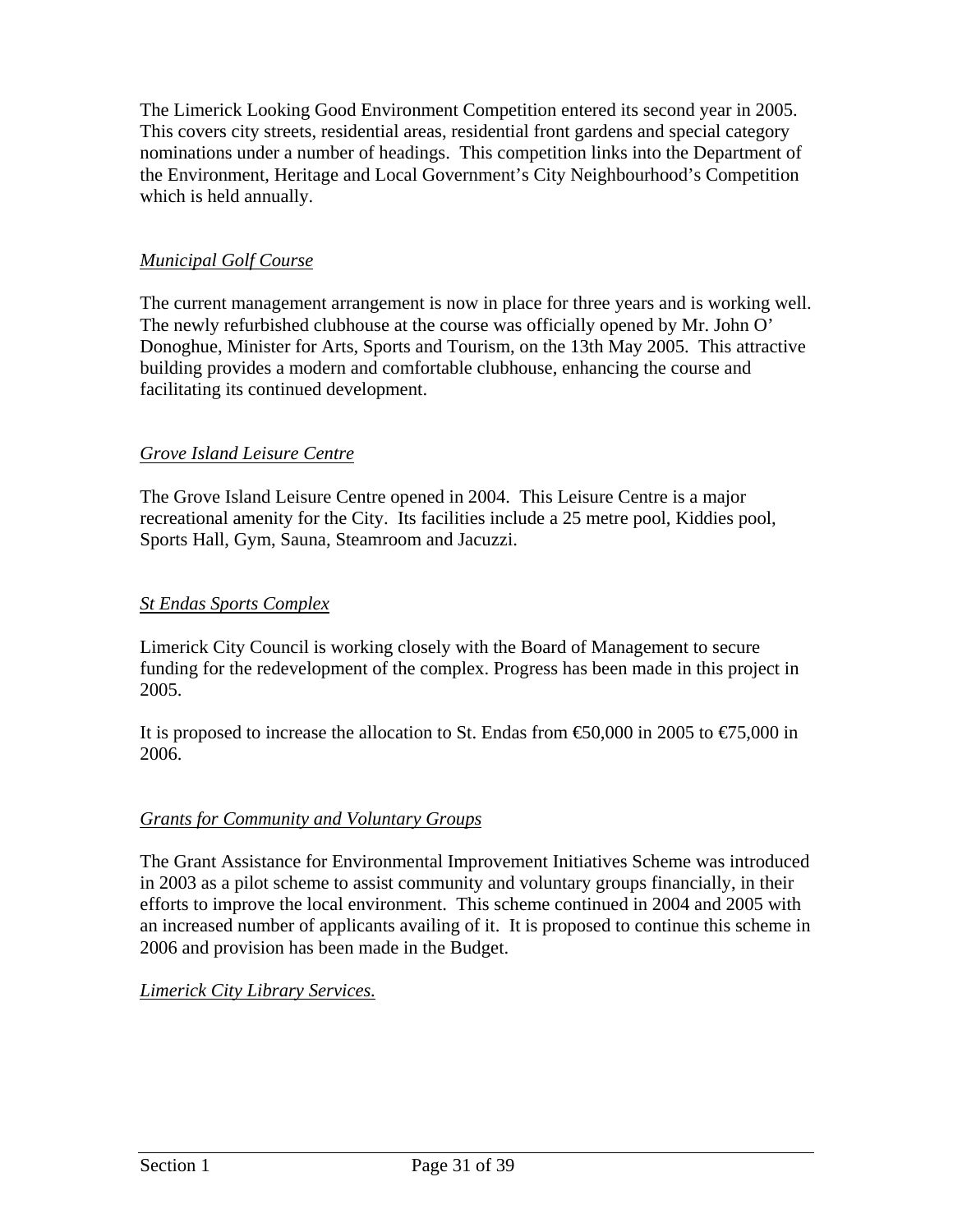This year is the 150th Anniversary of the first Public Libraries Ireland Act (1855), which established libraries in Ireland. Since then libraries have moved into the electronic age with the introduction of automated library services and access to the Internet. Limerick City Library is a powerful community resource with the potential to encourage and develop people of all ages through the usage of its resources in all forms. Limerick City Library Service can be described as a service, which provides:

- open and democratic access to the world of information;
- a locally-based support for life-long learning;
- access to the sum of human thought and imagination in self-directed fashion,
- and be a community-based support to literacy training and reading, particularly for young people.

Public Libraries offer an alternative, non-threatening environment for young people and have staff with specialist knowledge and expertise. They support the young person's own pace and development, enabling them to learn, encouraging them to become independent learners and supporting them in exploring and investigating a wide variety of resources.

The Schools Library Service serves thirty primary schools in the city. The Department of Education and Science provided a grant in 2005, of  $\epsilon$ 29,872. The Minister also funded a special grant for all Disadvantaged Schools in Ireland. A total of 17 schools in the City benefited from this grant of  $\in$ 18,282.

The Schools Mobile Library Service completed its first full school year, issuing almost 10,000 books and audio materials to 3,500 children in nineteen primary schools. Children's Book Festival in 2005 ran for the entire month of October. The main aim is to promote children's books and reading for children of all ages. "Library Ireland Week" took place in March and twenty classes attended events held in the library.

## *Moyross Library*

Final costings for the Fit Out of Moyross have been submitted to the Department of the Environment, Heritage and Local Government and are awaiting approval. Provision has been made in the 2006 Budget for additional staff for the Moyross library. Provision has also been made for the operational costs.

## *Reference & Local Studies Department.*

School tours: We conducted tours for senior second-level classes during 2005. Leaving certificate history students are now required to write a project on a chosen topic, by doing their own research.

*History Lecture Series.* The history lecture series continues to be very popular. We were particularly happy to welcome Eoin Hand, former manager of Limerick City soccer club and former manager of the Republic of Ireland, to our January lecture. He thoroughly enjoyed the occasion and expressed interest in the idea of returning in the future to give a talk on his time in Limerick. Some of the lectures in 2005 included: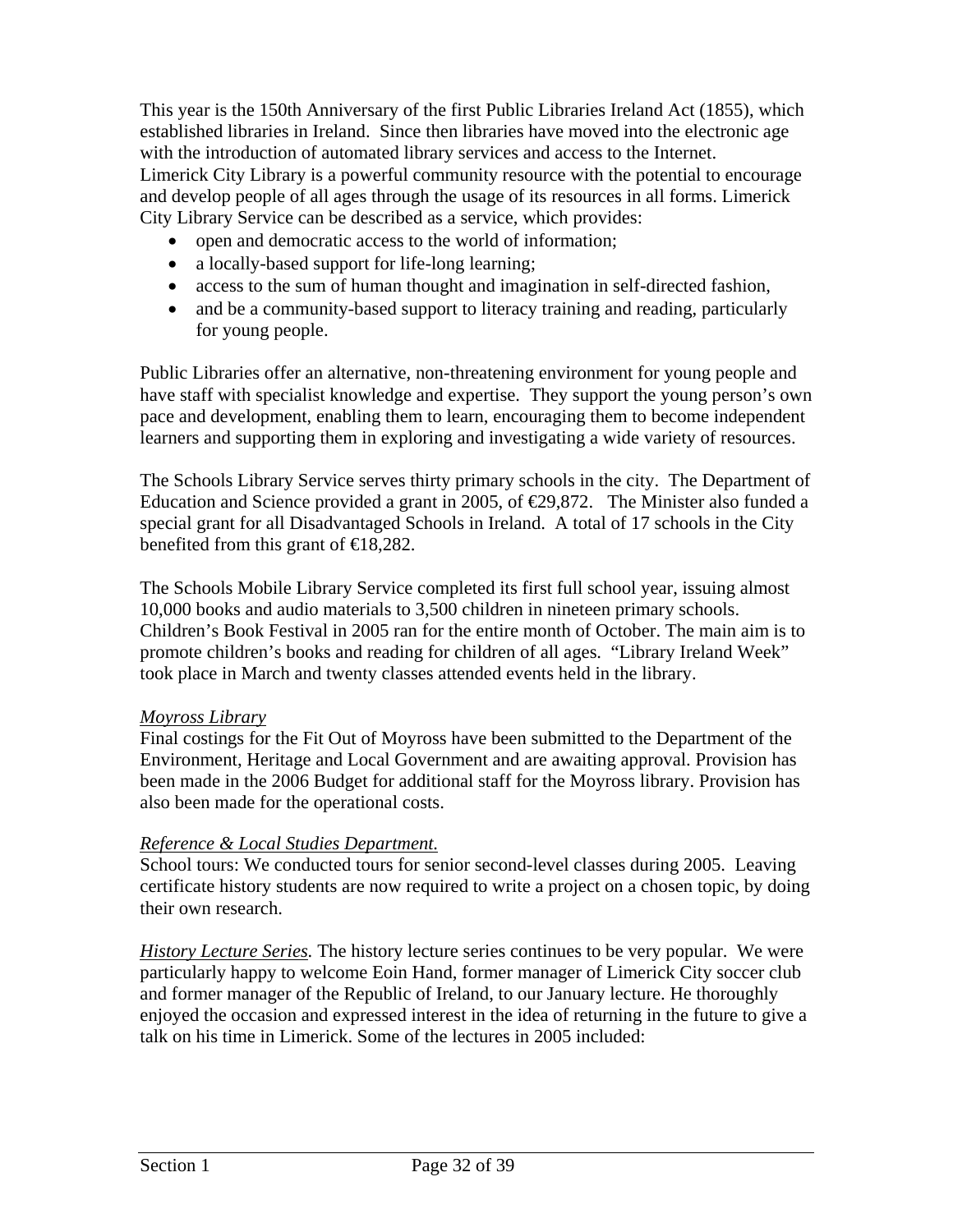## *Digitisation*

A digitisation project on the Mayors of Limerick was carried out in 2005. The role of the Corporation/City Council and its leaders the Mayors has been central in Limerick City for the past 800 years. A Formal launch of the project in 2006 will mark the 350th anniversary of the re-establishment of Limerick Corporation, abolished by Cromwell between 1651 and 1656.

## *Music Library*

A "Gramophone Circle" commenced during the year and members of the public are invited to meet in the music library to discuss and listen to music. A presentation is made by one of the members of the group on a particular choice of Music. The group meets on the first Monday of every month.

#### *Enterprise Information Service*

Resources available include books, business magazines, company files and computer facilities. During 2005 subscriptions to the Factfinder and Kompass online databases and the Kompass CD-ROM were purchased to complement the existing resources. The Business Studies curriculum now includes greater emphasis on areas of enterprise and business start up and students benefit by being introduced to the resources available in the library.

## **Plans for 2006.**

- Open library at Moyross.
- Continue training with the Equality Authority to ensure access for all to library service.
- Participate in Library Ireland Week by hosting community-based events.
- Partake in the "Bealtaine Festival" which is aimed at the elderly.
- Pilot project in partnership with Ordnance Survey Ireland for the provision of free public access to historical maps.
- Book to be written on the History of the Mayors in Limerick.

## *Jim Kemmy Municipal Museum*

There were 330 additions to the museum collection during the year. There were 672,484 hits on the museum catalogue on the Internet during the year, and email enquiries and comments were received from all over the world. More than 2,000 enquiries were dealt with in total, from personal callers, by phone, letter and email.

As a designated museum under the National Monuments Acts 1932-1994, a grant was received from the Department of Arts, Sport and Tourism towards the finder's award for a Late Bronze Age hoard from Castleconnell acquired last year, the first time such a grant has been issued by the Department to a local authority museum. Visitor numbers, at 13,522 (to 1 December), are similar to 2004.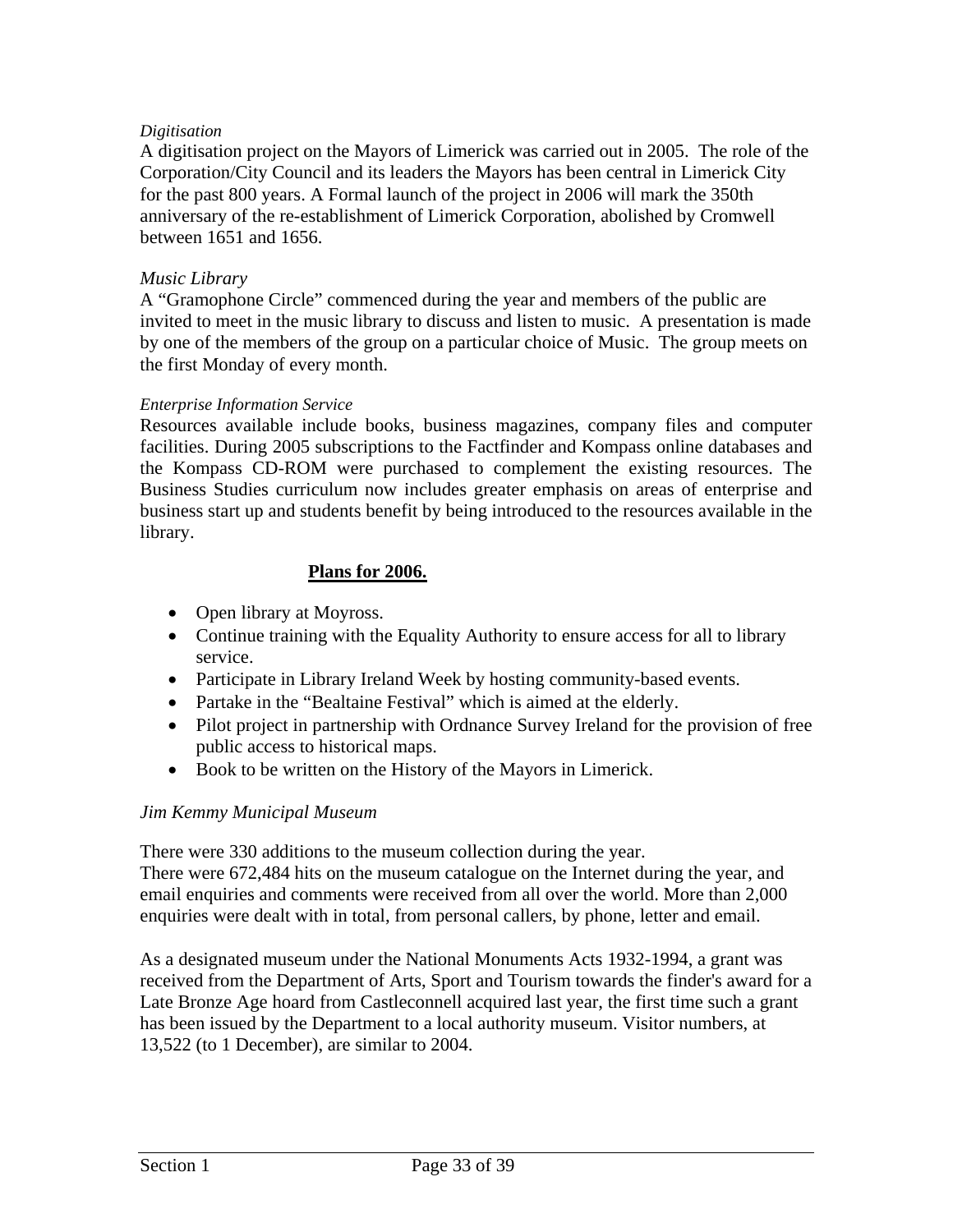## *Limerick City Gallery of Art.*

The mission of Limerick City Gallery of Art is threefold:

- to provide artists with the opportunity to experiment, develop and above all display their work;
- to provide local, national and international audiences with a wide range of the best of contemporary visual art practice;
- to display, extend and maintain the Gallery's Permanent Collection.

## **Plans for 2006**

- **January-February:** 1.Exhibition by Daphne Wright, which will coincide with a publication on her work. 2. Contemporary Exhibition of Ceramics organised by Neil Reid and Henry Pim of the National College of Art and Design.
- **March -May**: Opening of ev+a at LCGA and venues around the city, this year's curator is Katerina Gregos from Athens.
- **June-August:** Sampling from the Past will allow up to ten artists a unique opportunity to delve into the permanent collection at Limerick City Gallery of Art. This will culminate in a two-month exhibition that will fill the entire space at LCGA in June/July 06.
- **August September:** LCGA is currently in negotiation with the Stedelijk Museum, Amsterdam to borrow some works from the collection for the latter part of the summer.
- LCGA's Education and Outreach programme is focussed on offering a varied range of events. A series of child centred workshops are offered to schools. The workshops aim to increase interaction through practical sessions that provide hands on experience of art materials and a sequence of activities that culminate in the child producing their own artwork.

## *Phase 2 Development of LCGA*

The Gallery hopes to access funding for the Phase 2 development of the Gallery, which could provide storage space for the collection and develop our workshop and visitors service in the form of a research and café area.

#### *Limerick City Arts Service.*

In 2005 a full programme of events were held including:

## *Cuisle : Limerick City International Poetry Festival-October 18th to October 22nd*

## **Launch of 30th Anniversary edition of The Stony Thursday Book**

## **Excursions – Performance Festival, Limerick 1st – 3rd December 2005**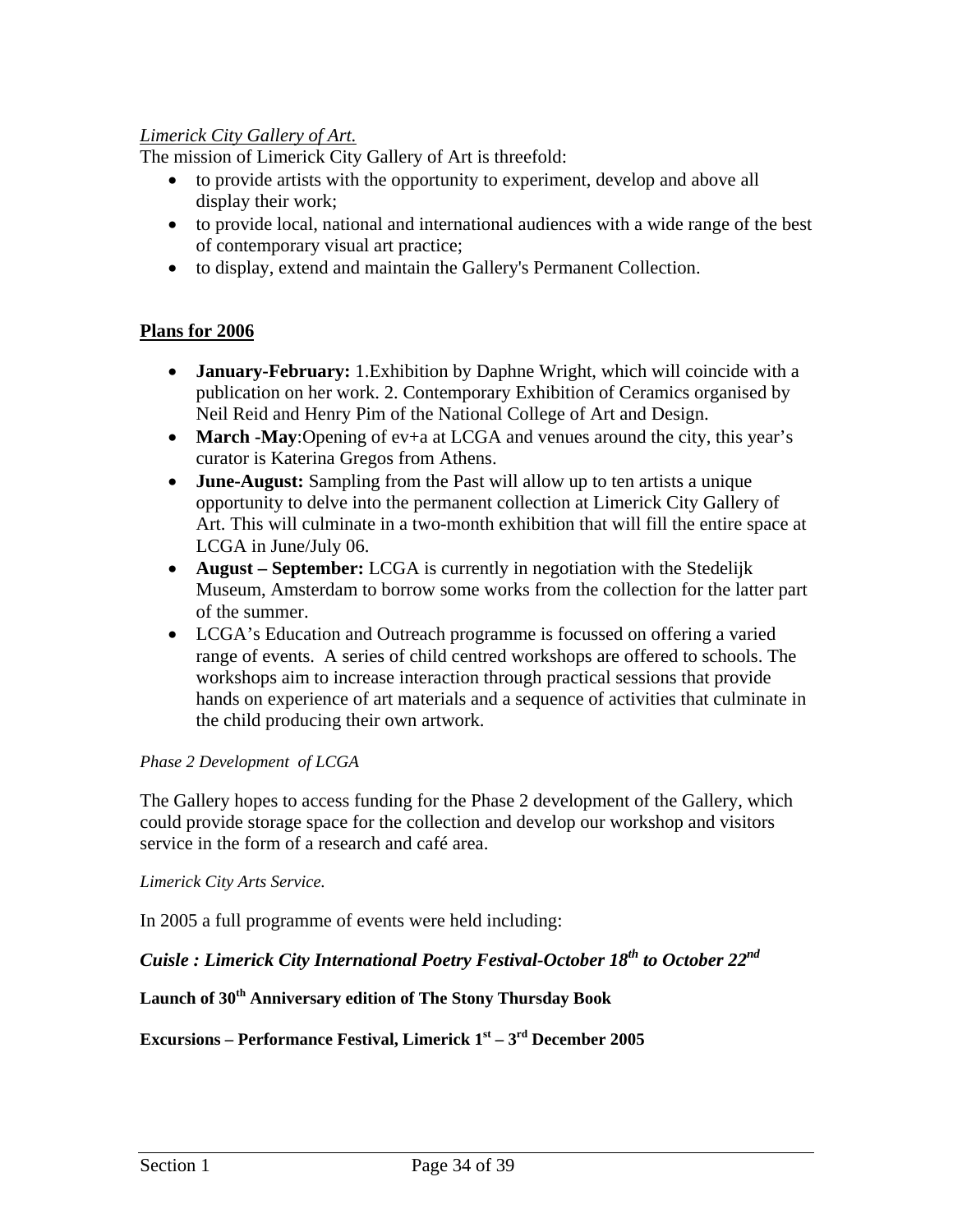## **Irish Chamber Orchestra Outreach Program in Three City Centre Schools**

*Sionna Festival, A World of Music and Dance* 

*Australian Poet Les Murray visited Limerick*

*The Kate O'Brien Weekend – Passion and Partisanship* 

**Capital Development – St. John of the Cross Church.** Daghdha Dance Company was formed by Mary Nunan at the University of Limerick in 1988. Under the stewardship of Klien, Daghdha Dance Company has moved to its inspiring new premises in Limerick's city centre, where it has continued to develop and strengthen its position as a pioneer of radical contemporary dance in Ireland.

#### *Direct support to Artists*

Gavin Hogg – support to produce a publication in relation to his work Sean Taylor – Tyrone Gutherie Bursary Karl Doran – Exhibition assistance Cecily Kenny – Exhibition assistance Melanie O'Rourke Exhibition assistance Kate Hennessy – Exhibition assistance Contact Studios – support for exhibition programme by artists The Art Show Committee – support to purchase equipment for exhibition programme by artists

#### *Music Concert Program for Limerick City*

Celtic Connections, Music Network Traditional Music Tour :  $15<sup>th</sup>$  September 2005 National Chamber Choir, National Tour, Motets and the Bard : 12<sup>th</sup> October 2005 Ensemble Nordlys, Music Network Classical Music Tour :  $4<sup>th</sup>$  November 2005 St. John's Brass & Reed Band – Concerts in the Park Program : May 2005.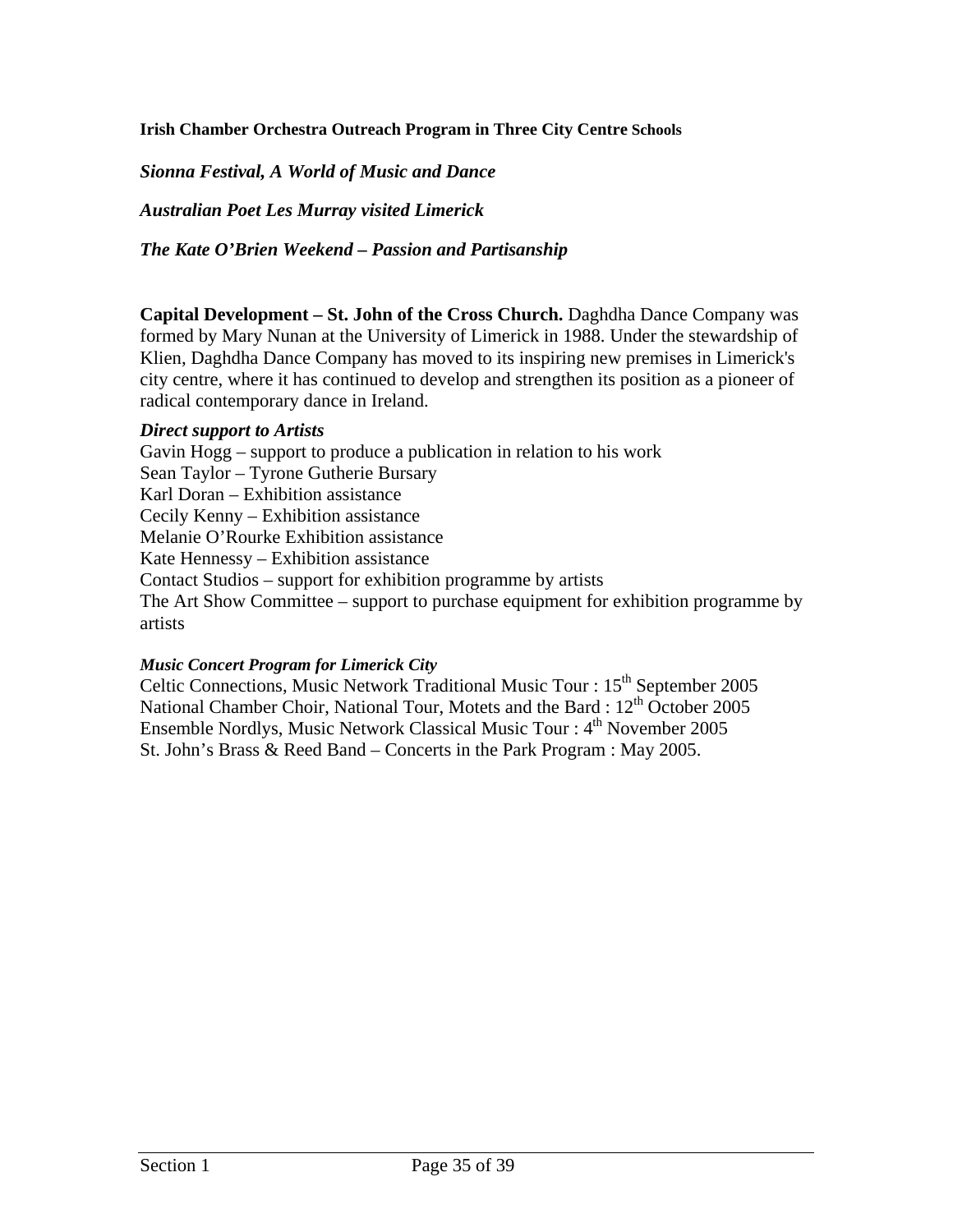## **CORPORATE SERVICES**

## *Partnership*

The Partnership process, over the past number of years, has been a mechanism to secure delivery of change and modernisation in the City Council. During 2005 significant discussions took place between management and unions on the implementation and delivery of change under Sustaining Progress. These flexibilities include the following;

- Revised working practices in the Housing Maintenance Department
- Amalgamation of Water and Sanitary Services Departments and introduction of new working arrangements
- Revised overtime/call out arrangements in Roads Department
- Introduction of hand held technology and agreement to revised routes in the Traffic Warden service
- Agreement to certain flexibilities in the Environment department

It is proposed to further extend the process of participation in 2006 with the introduction of new Directorate based Partnership Committee structures.

## *Human Resources*

2006 will be a challenging year for the Council and especially the Human Resources Department, with the further expansion of the Performance Management Development System. In addition, the Department is committed to enabling and assisting in the management of further improvements in work practices as part of the change and modernisation programme. We continue to drive the modernisation agenda as required under the benchmarking agreement.

## *Training*

In line with the Corporate objective to "Enhance our Human Resources" as outlined in the current City Council Corporate Plan, considerable emphasis has in 2005 been placed on building up the skills base of Council staff to enable them to adapt to ongoing changes and modernisation. The following is a sample of the most notable initiatives undertaken during 2005;

- Further development of Train the Trainer skills programme
- Delivery by City Council trainer of Safe Pass Training Programmes across the organisation
- Appointment and Training of Performance Management Development System **Trainers**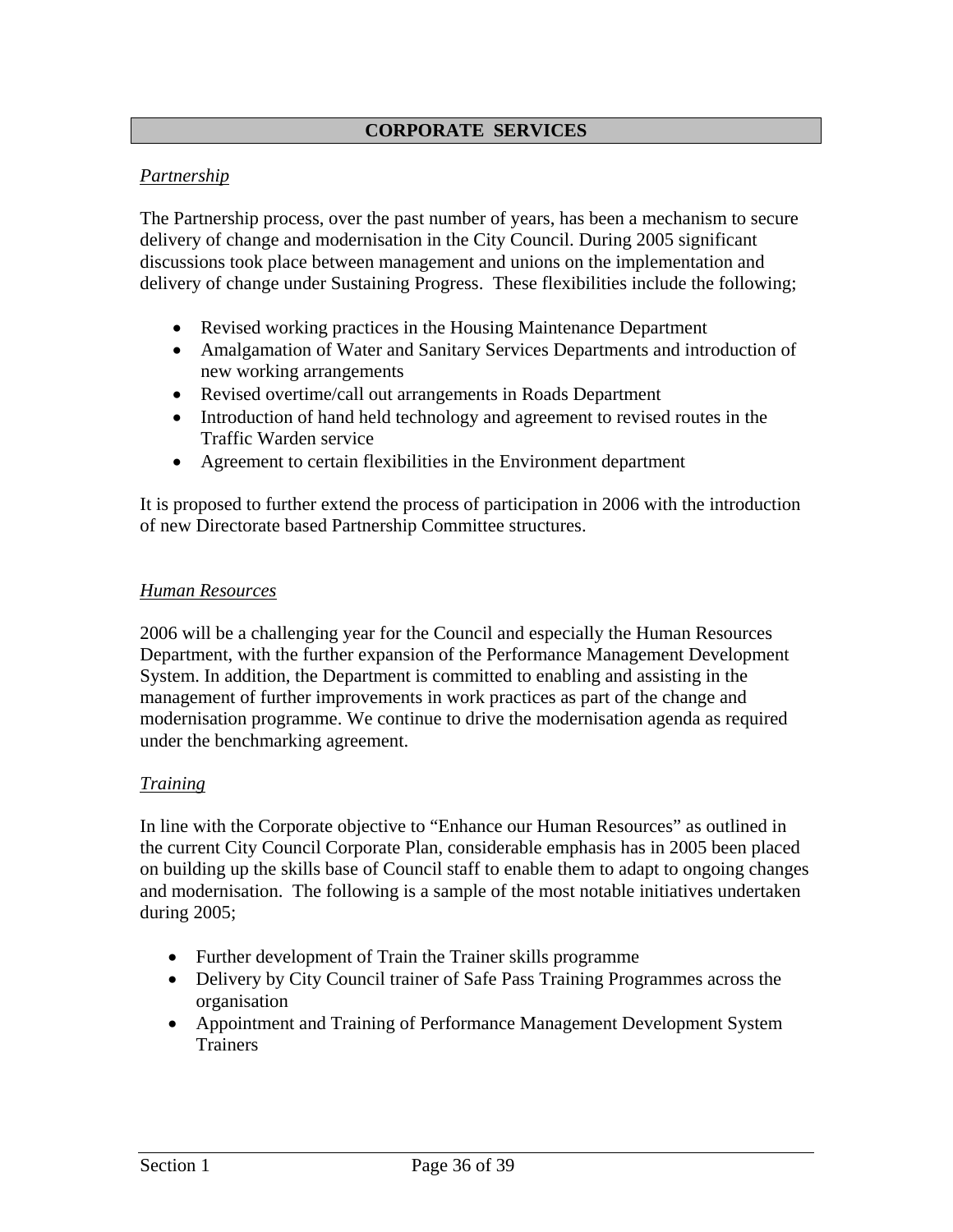• Delivery of Grievance and Disciplinary Procedures training to Supervisory staff

## *Performance Management and Development System (PMDS)*

A Performance Management and Development System commenced implementation in all Local Authorities in 2005. A Sponsor and trainers were appointed to co-ordinate the roll out and implementation of Performance Management in Limerick City Council. Social Policy & Housing and Finance were selected as pilot Departments for the initial rollout in 2005. It is anticipated that the roll out will be progressed significantly in 2006 in line with the national completion date of March 2007.

Making progress on these fronts will improve delivery of service to our customers and will require the Human Resources Department to play a pivotal role in leading and managing change.

## *ICT Department*

During 2005 ICT Department continued to support the infrastructure and applications in place. Reinvestment in PCs and facilitation of City Hall refurbishment progressed during the year.

The website [www.limerickcity](http://www.limerickcity/).ie had additional items added including functionality offering the public the opportunity to provide feedback on-line and submissions on reports requiring consultation e.g. the Draft Development Plan, Register of Electors and planning enquiries. Road works, Public Notices and Arts events are published directly to the website by individual departments using a web service developed in-house.

Since an estimated 90% of City Council's data has a spatial element, Geographic Information tools are now used for the analysis of socio-economic data for Community  $\&$ Enterprise sections in addition to their traditional focus in areas such as planning, transportation and infrastructure.

In 2006 the ICT Department intends to adhere to its commitments of 2005 and to focus on consolidation and efficiencies. A replacement program for ageing servers and ancillary equipment will start. Radio links between City Hall and remote sites will be improved. The backup and security strategy will also be reviewed to further consolidate the organisations network and communications infrastructure.

In line with an organisation wide commitment to accessibility the Department is currently undergoing a review of the corporate website [\(www.limerickcity.ie\)](http://www.limerickcity.ie/) in the form of a web audit. It is proposed to re-design the website in 2006 having regard to the audit report. The Water Services Complaints System will be rolled out and the functionality and scope of this very significant, public-focused, application will be improved. On the GIS front it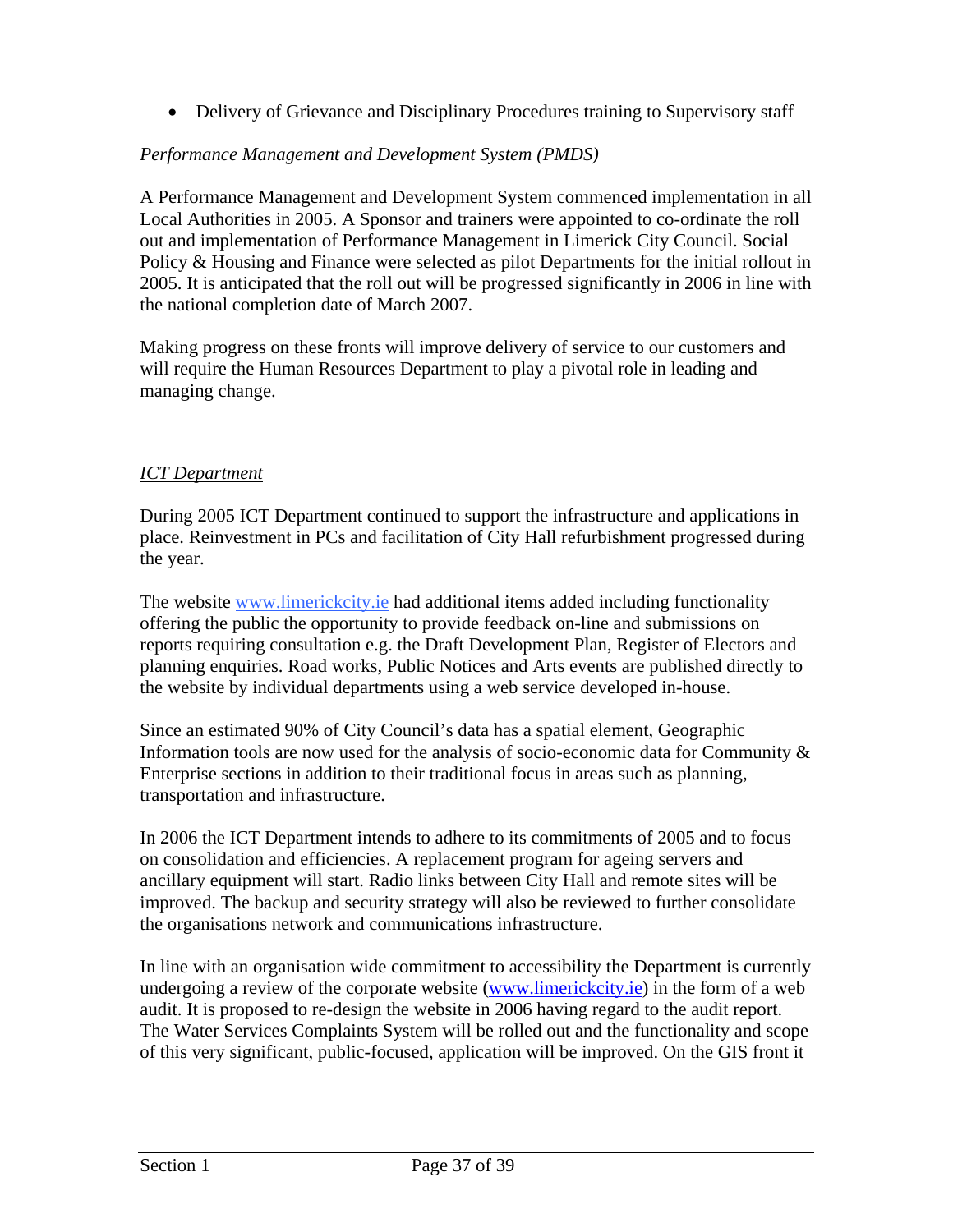is proposed to bring the recently piloted Planning Enquiry System to the attention of a wider audience and to develop associated and supporting GIS based services further through the website and intranet.

It is worth noting that on-going projects will also have a significant bearing on the work schedule for 2006. These include the completion of the City Hall re-fit project, the rollout of a localised network and communications centre in the newly built Moyross Library and support for the planned upgrades of Agresso and HOME.

ICT training plans are developed in conjunction with the HR Department to ensure that staff have appropriate IT skills.

## *Finance*

The Finance department will continue to focus on improving the delivery of financial information to all relevant stakeholders. In 2006 a significant upgrade of the Agresso financial system will be implemented. It is planned to review the payroll systems and processes. All payroll payments will be made via electronic means from January 2006 onwards.

During 2005 supplier payments were switched from cheque payments to electronic funds transfer. Further improvements to the procurement to payment process are planned for 2006.

Significant progress has been made in 2005 on improving the level of overdraft at the bank. There will be a continued emphasis on cash flow management in 2006.

The Accounts Receivable section have implemented a new water billing module and a new traffic fine back office system in conjunction with the rollout of handheld terminals to wardens during 2005. It is planned to introduce further enhancements to the billing systems in 2006.

## *Property Management*

The property management section will continue to manage all property transactions in 2006. It is planned to implement a property interest register in 2006.

Provision of  $\epsilon 10,000$  has been made in the 2006 budget for the removal of the footbridge at Cals Park. A provision of  $E$ 5,000 has been made for a contribution to improvement works in the Galvone Industrial Estate.